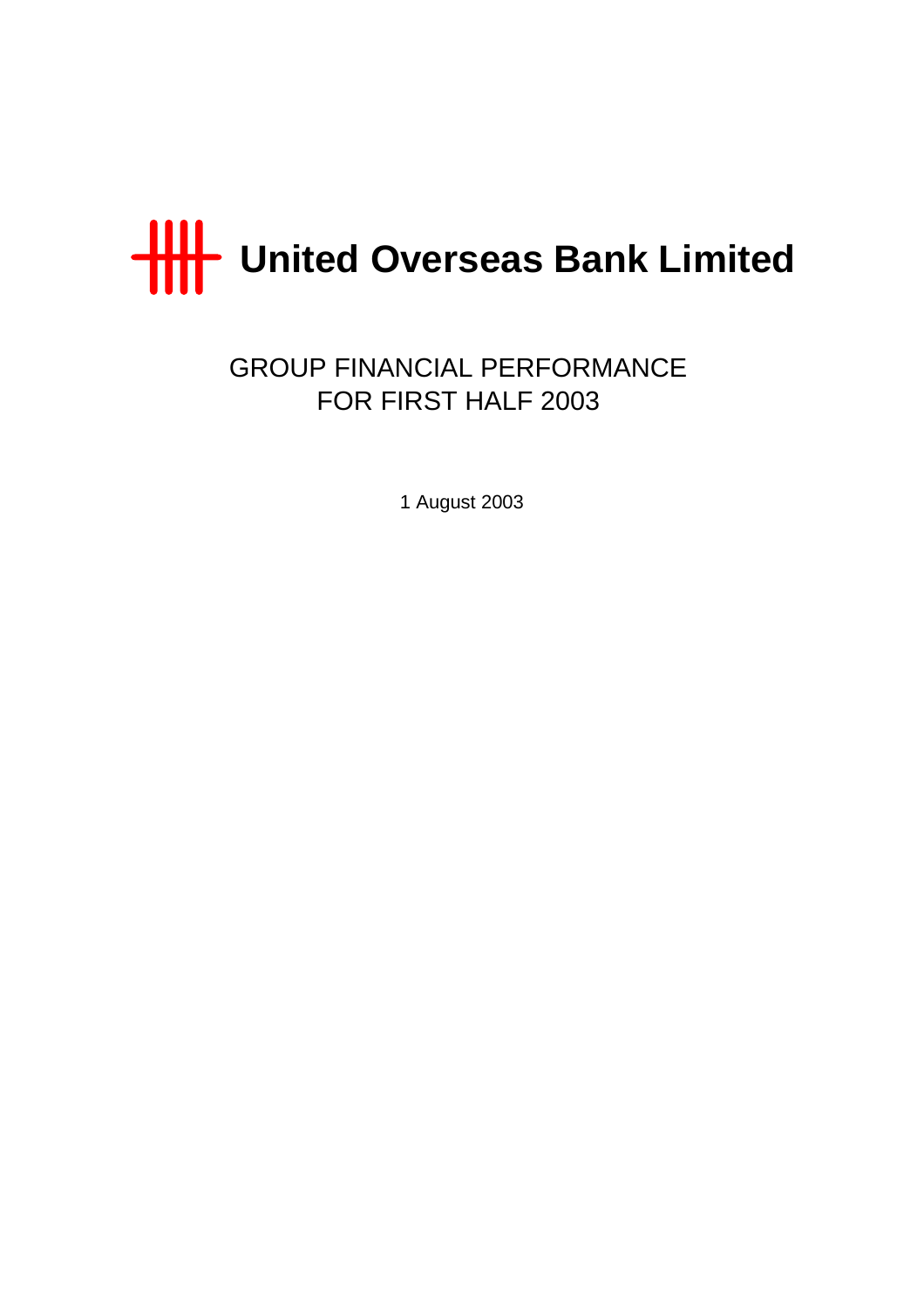# **GROUP FINANCIAL PERFORMANCE FOR FIRST HALF 2003**

# **Contents**

| $\mathbf{I}$ | <b>Highlights &amp; Performance Indicators</b><br>Key Indicators | $2$ to $3$<br>$\overline{2}$ |
|--------------|------------------------------------------------------------------|------------------------------|
|              | Other Indicators                                                 | 3                            |
|              | II) Review of Financial Performance                              | 4 to 12                      |
|              | Review of Group Performance<br><b>Unaudited Income Statement</b> | $4 - 6$<br>$7 - 8$           |
|              | Net Interest Income                                              | 9                            |
|              | Non-Interest Income                                              | 10                           |
|              | <b>Operating Expenses</b>                                        | 11                           |
|              | <b>Other Operating Expenses</b>                                  | 11                           |
|              | Provisions Charged to Income Statement                           | 12                           |
|              | III) Non-Performing Loans And Cumulative Provisions              | 13 to 16                     |
|              | Non-Performing Loans And Cumulative Provisions                   | 13                           |
|              | Non-Performing Loans By Region                                   | 14                           |
|              | Non-Performing Loans By Industry                                 | 14                           |
|              | Specific Provision By Region                                     | 15                           |
|              | Specific Provision By Industry                                   | 15                           |
|              | Secured / Unsecured Non-Performing Loans<br>Collateral           | 16<br>16                     |
|              |                                                                  |                              |
|              | <b>IV) Segmental Analysis</b>                                    | 17 to 20                     |
|              | <b>Business Segments</b>                                         | $17 - 19$                    |
|              | <b>Geographical Segments</b>                                     | 20                           |
|              | V) Overview of Balance Sheet                                     | 21 to 25                     |
|              | <b>Total Assets</b>                                              | 21                           |
|              | <b>Securities</b>                                                | 21                           |
|              | <b>Customer Loans</b>                                            | $22 - 23$                    |
|              | Deposits                                                         | 23                           |
|              | Loans / Deposits Ratio                                           | 23                           |
|              | Debts Issued                                                     | $24 - 25$                    |
|              | <b>Shareholders' Funds</b>                                       | 25                           |
|              | VI) Capital Adequacy Ratio - BIS Basis                           | 26                           |
|              | <b>VII) Exposure By Country of Operations</b>                    | 27 to 28                     |

Appendix 1 - Unaudited Consolidated Balance Sheet Appendix 2 - Unaudited Consolidated Statement of Changes in Shareholders' Equity Appendix 3 - Unaudited Consolidated Cashflow Statement

Note: Certain comparative figures have been restated to conform with the current period's presentation. Certain figures in this report may not add up to the relevant totals due to rounding.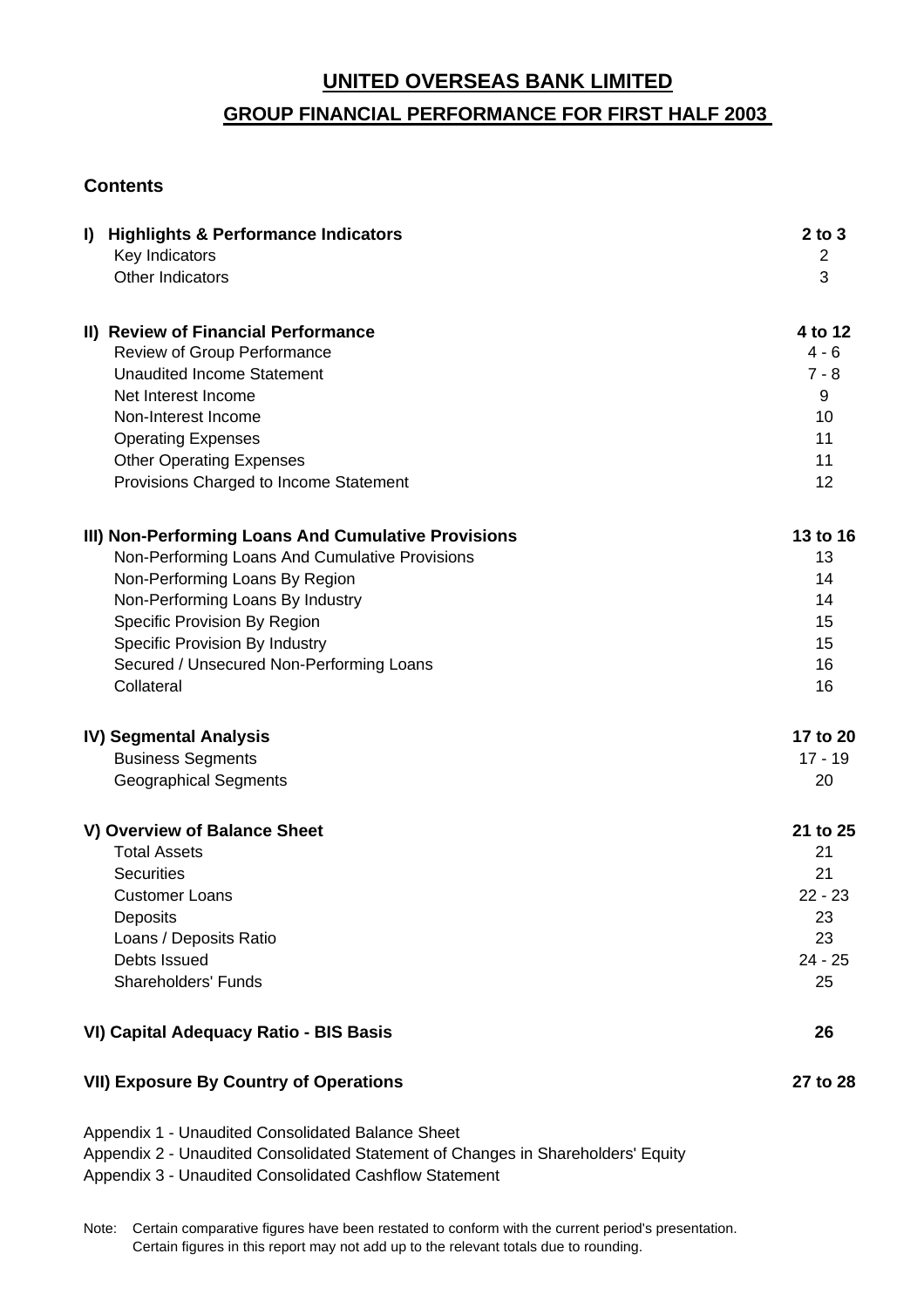# **GROUP FINANCIAL PERFORMANCE FOR FIRST HALF 2003**

### *I) Highlights & Performance Indicators*

|                                                                                               | 1st Half<br>2003 | 1st Half<br>2002 | 2nd<br>Quarter<br>2003 | 1st<br>Quarter<br>2003 | 2nd<br>Quarter<br>2002 |
|-----------------------------------------------------------------------------------------------|------------------|------------------|------------------------|------------------------|------------------------|
| • Key Indicators                                                                              |                  |                  |                        |                        |                        |
| Net Interest Income (NII) (\$'m)                                                              | 1,067            | 1,089            | 532                    | 535                    | 544                    |
| Non-Interest Income (\$'m)                                                                    | 509              | 386              | 259                    | 249                    | 201                    |
| Total Income (\$'m)                                                                           | 1,576            | 1,475            | 791                    | 785                    | 745                    |
| Total Expenses (\$'m)                                                                         | 537              | 527              | 271                    | 266                    | 250                    |
| Operating Profit before Goodwill and Provisions (\$'m)                                        | 1,039            | 948              | 520                    | 519                    | 495                    |
| ❖ Net Profit After Tax<br>- Include goodwill (\$'m)                                           | 521              | 591              | 240                    | 281                    | 275                    |
| - Exclude goodwill (\$'m)                                                                     | 623              | 684              | 291                    | 332                    | 320                    |
| Income Mix:-<br>❖                                                                             |                  |                  |                        |                        |                        |
| - Net Interest Income/Total Income (%)                                                        | 67.7             | 73.8             | 67.2                   | 68.2                   | 73.1                   |
| Non-Interest Income/Total Income (%)                                                          | 32.3             | 26.2             | 32.8                   | 31.8                   | 26.9                   |
| Profit (Before Tax & Goodwill) Contribution:-<br>❖                                            | 100.0            | 100.0            | 100.0                  | 100.0                  | 100.0                  |
| Onshore (%)                                                                                   | 58.6             | 70.7             | 54.1                   | 62.5                   | 70.8                   |
| Offshore including ACU (%)                                                                    | 41.4             | 29.3             | 45.9                   | 37.5                   | 29.2                   |
|                                                                                               | 100.0            | 100.0            | 100.0                  | 100.0                  | 100.0                  |
| * Annualised Return On Average Shareholders' Funds<br>- Include goodwill (%)                  | 8.1              | 9.2              | 7.4                    | 8.8                    | 8.6                    |
| - Exclude goodwill (%)                                                                        | 9.7              | 10.6             | 9.0                    | 10.4                   | 10.0                   |
| * Annualised Basic Earnings Per Share<br>- Include goodwill $(e)$<br>- Exclude goodwill $(e)$ | 66.3<br>79.2     | 75.2<br>87.1     | 61.1<br>74.1           | 71.5<br>84.4           | 69.9<br>81.4           |
| * Annualised Return on Average Assets<br>- Include goodwill (%)<br>- Exclude goodwill (%)     | 0.97<br>1.16     | 1.08<br>1.25     | 0.89<br>1.08           | 1.06<br>1.25           | 1.00<br>1.17           |
| * Annualised NII / Average Interest Bearing Assets (%)                                        | 2.31             | 2.30             | 2.28                   | 2.33                   | 2.29                   |
| * Expense / Income ratio (%)                                                                  | 34.1             | 35.7             | 34.3                   | 33.8                   | 33.5                   |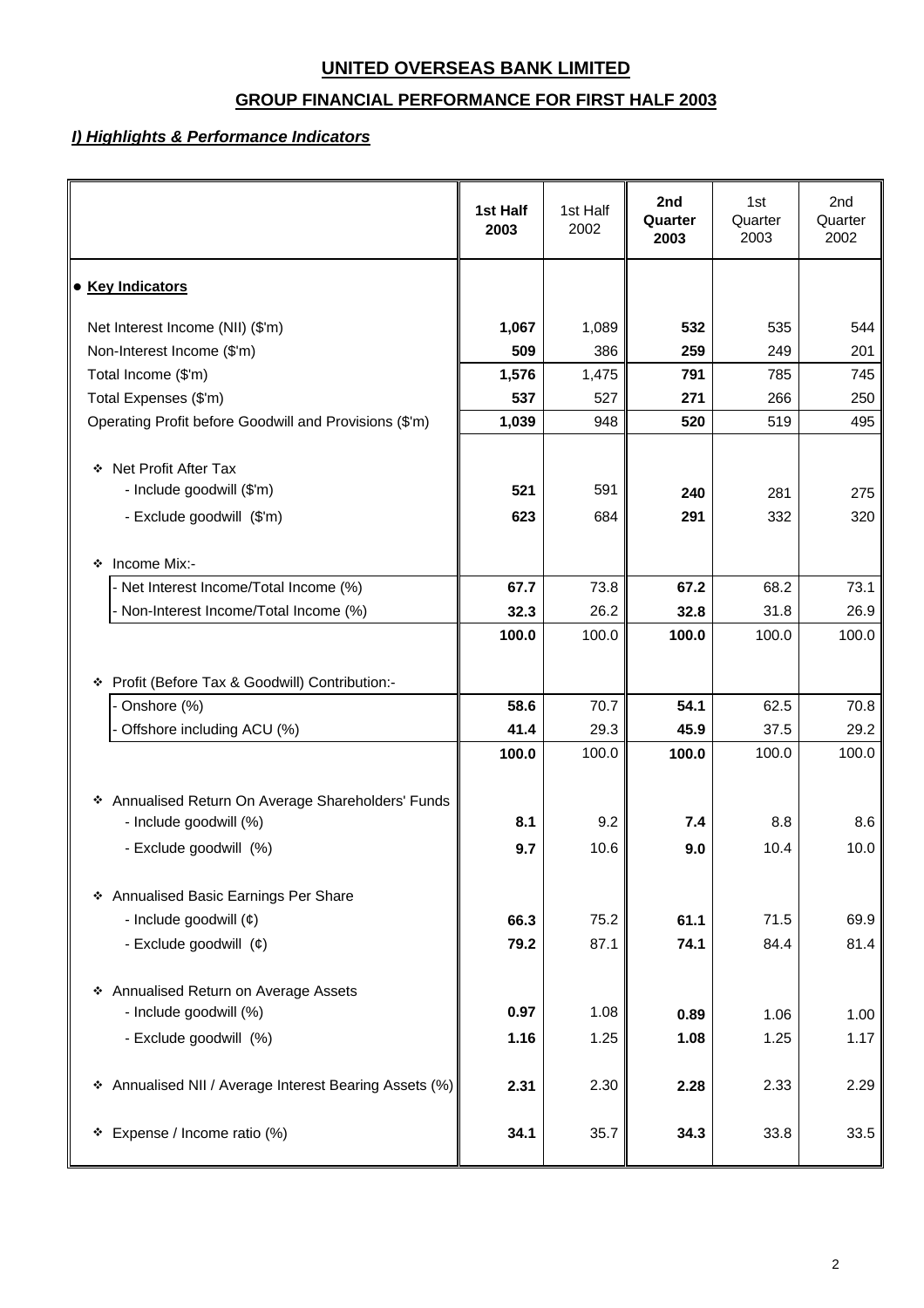# **GROUP FINANCIAL PERFORMANCE FOR FIRST HALF 2003**

### *I) Highlights & Performance Indicators*

|                                                                         | 30-Jun-03         | 31-Mar-03 | 31-Dec-02            | 30-Jun-02         |
|-------------------------------------------------------------------------|-------------------|-----------|----------------------|-------------------|
| <b>Other Indicators</b>                                                 |                   |           |                      |                   |
| * Customer Loans (net) (\$'m)                                           | 59,760            | 59,193    | 58,884               | 59,289            |
| * Customer Deposits (\$'m)                                              | 66,828            | 65,830    | 67,919               | 68,079            |
| * Loans / Deposits Ratio (%) ®                                          | 89.4              | 89.9      | 86.7                 | 87.1              |
| Non-Performing Loans (NPLs) (\$'m)<br>۰                                 | 5,393             | 5,669     | 5,679                | 5,971             |
| Cumulative Provisions (\$'m)<br>۰                                       | 3,496             | 3,531     | 3,504                | 3,403             |
| * NPLs <sup>^</sup> / Gross Customer Loans (%)                          | 8.4               | 8.9       | 9.0                  | 9.5               |
| Cumulative Provisions / NPLs (%)<br>۰                                   | 64.8              | 62.3      | 61.7                 | 57.0              |
| Total Assets (\$'m)<br>۰                                                | 107,894           | 107,420   | 107,469              | 109,096           |
| Shareholders' Funds (\$'m)<br>۰                                         | 12,910            | 12,952    | 12,653               | 12,768            |
| * Unrealised Surplus from Revaluation (\$'m)*                           | 1,386             | 1,188     | 1,186                | 1,492             |
| * Net Asset Value (NAV) Per Share (\$)                                  | 8.21              | 8.24      | 8.05                 | 8.12              |
| Revalued NAV Per Share (\$)<br>۰                                        | 9.10              | 9.00      | 8.81                 | 9.07              |
| * Net Tangible Asset (NTA) Backing<br>Per Share (\$)                    | 5.93              | 5.93      | 5.71                 | 5.78              |
| Dividend Rates (%)<br>❖<br>- Interim<br>- Dividend in Specie<br>- Final | 20.0<br><b>NA</b> | <b>NA</b> | 15.0<br>18.8<br>25.0 | 15.0<br><b>NA</b> |
| Manpower (number)<br>۰                                                  | 10,325            | 10,353    | 10,320               | 10,329            |

 $^{\circledR}$  Loans refer to net customer loans while Deposits refer to customer deposits

^ Excluding debt securities

\* Not incorporated into the accounts and exclude the revaluation surplus / deficit on investments in associates

NA denotes not applicable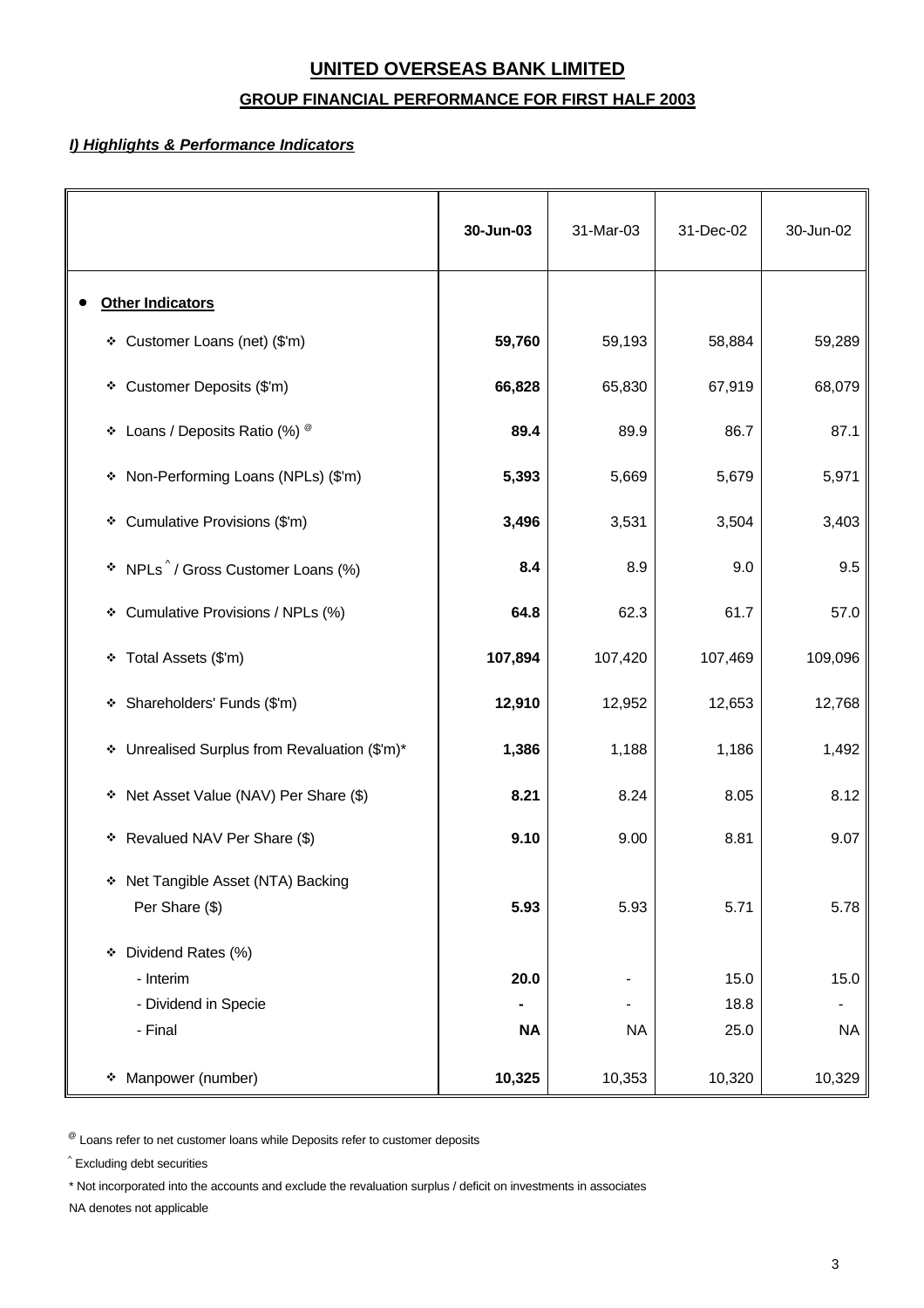### **GROUP FINANCIAL PERFORMANCE FOR FIRST HALF 2003**

### *II) Review of Financial Performance*

The financial statements are prepared in accordance with Financial Reporting Standards and are expressed in Singapore dollars.

### **Review of Group Performance**

### **Results**

#### **1H03 versus 1H02**

The Group's operating profit, before goodwill amortisation and provisions ("Operating Profit"), increased 9.7% to \$1,039 million in the first half of 2003 ("1H03") compared to \$948 million in the first half of 2002 ("1H02"). The increase was mainly due to higher fee and commission income and higher other operating income, partially offset by lower net interest income. Despite the improvement in Operating Profit, the Group's net profit after tax decreased 11.9% to \$521 million in 1H03 compared to \$591 million in 1H02, mainly due to higher provision charges for loans and lower share of profit of associates.

The increase in the Group's Operating Profit in 1H03 compared to 1H02 was driven mainly by higher total income. The Group's total income grew 6.9% to \$1,576 million in 1H03 compared to \$1,475 million in 1H02. The growth was largely contributed by higher profits from sale of government and investment securities, higher foreign exchange profits, as well as higher fee and commission income mainly from loan-related and investment-related activities. These were partially offset by lower net interest income mainly due to lower loan margin and lower contributions from inter-bank money market activities as a result of the continued low interest rate environment and flat yield curve.

The Group's total operating expenses, comprising staff and other operating expenses increased 1.8% to \$537 million in 1H03 compared to \$527 million in 1H02. Staff costs decreased 3.3% to \$262 million in 1H03 compared to \$271 million in 1H02, while other operating expenses increased 7.3% to \$275 million mainly to support increased advertising and promotion activities, as well as higher maintenance costs on premises and other fixed assets. These were partially offset by lower depreciation of fixed assets and lower rental expenses. The expenseto-income ratio improved to 34.1% in 1H03 compared to 35.7% in 1H02.

The Group's provision charges increased 68.5% to \$265 million in 1H03 compared to \$157 million in 1H02. The increase was mainly attributed to higher specific provisions made for loans, necessitated by the difficult and uncertain economic conditions as well as lower collateral value in a continued weak property market. In addition, provisions were also made for government securities as against a write-back in 1H02.

Share of profit of associates (before tax) declined 68.4% to \$30 million in 1H03 compared to \$94 million in 1H02, mainly due to the one-time exceptional gain recorded by United Overseas Land Limited arising from the sale of Tiong Bahru Plaza retail mall in 1H02, and no share of profit from Haw Par Corporation Limited which ceased to be an associate of the Group following the divestment exercise in December 2002.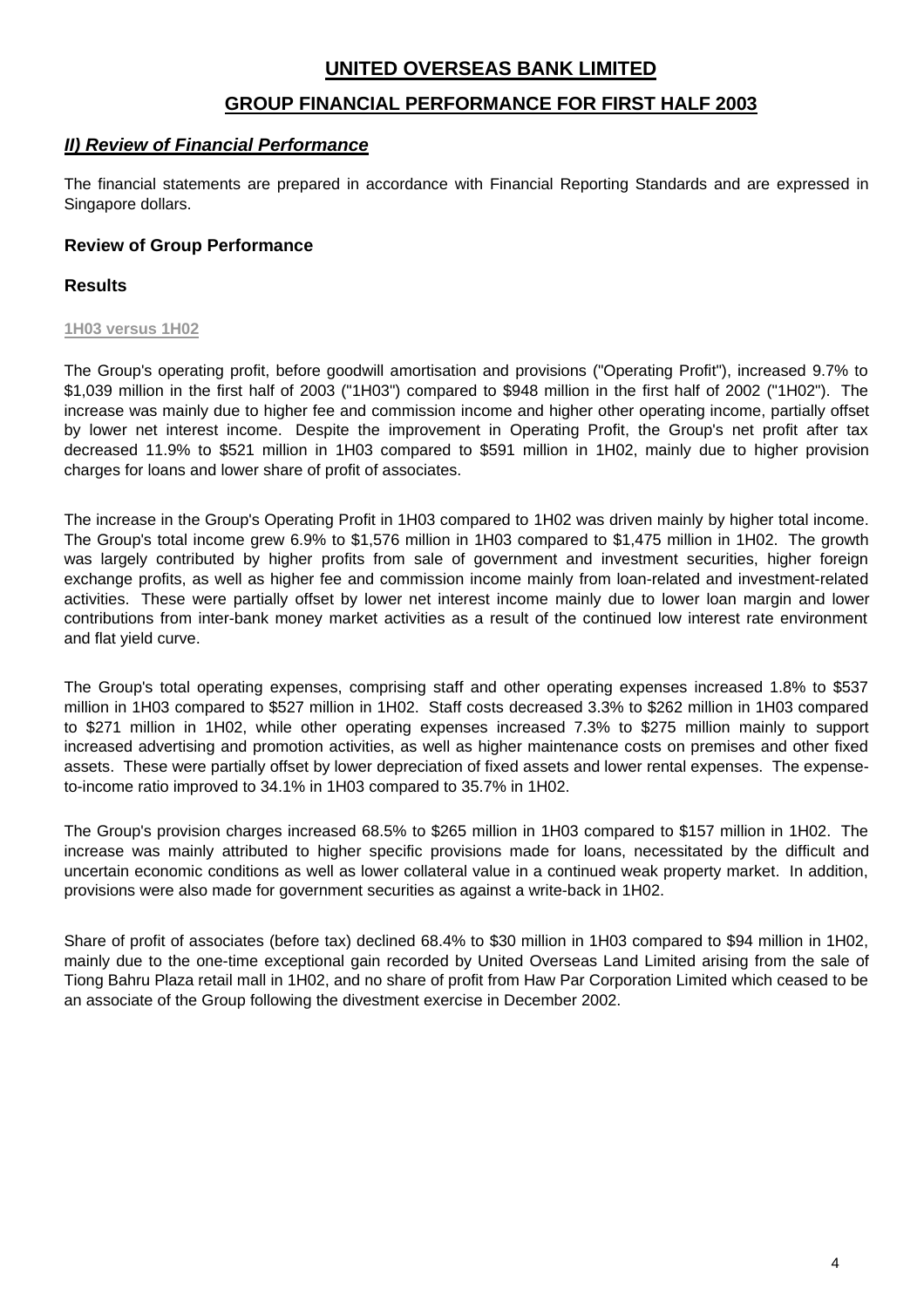# **GROUP FINANCIAL PERFORMANCE FOR FIRST HALF 2003**

### *II) Review of Financial Performance*

### **Results** *(continued)*

#### **2Q03 versus 1Q03**

The Group's net profit after tax of \$240 million in the second quarter of 2003 ("2Q03") was 14.5% lower than \$281 million in the first quarter of 2003 ("1Q03"). The decrease in net profit after tax was principally due to higher provisions, partially offset by higher share of profit of associates and lower tax.

The Group's total income grew 0.8% to \$791 million in 2Q03 from \$785 million in 1Q03, mainly from higher dividend income, higher profits from sale of dealing, investment and government securities, and higher fee and commission income. These were partially offset by lower profits on derivatives and foreign exchange activities, and lower net interest income.

The Group's total operating expenses increased 2.1% to \$271 million in 2Q03 from \$266 million in 1Q03 mainly from advertising and promotional expenses as well as commission and brokerage expenses. As a result, expense-to-income ratio increased to 34.3% in 2Q03 from 33.8% in 1Q03.

The Group's provision charges rose 94.3% to \$175 million in 2Q03 from \$90 million in 1Q03, mainly due to higher specific provisions made for loans and government securities.

Share of profit of associates (before tax) increased to \$27 million in 2Q03 from \$3 million in 1Q03, mainly due to improved performance of the Group's major associates.

#### **2Q03 versus 2Q02**

The Group's net profit after tax decreased 12.6% to \$240 million in 2Q03 compared to \$275 million in the second quarter of 2002 ("2Q02"). The decrease was mainly due to higher provisions, higher operating expenses, lower share of profit of associates and higher tax, partially offset by higher non-interest income.

The Group's total income increased 6.2% to \$791 million compared to \$745 million in 2Q02, while total operating expenses increased 8.6% to \$271 million compared to \$250 million in 2Q02. Consequently, expense-to-income ratio rose to 34.3% compared to 33.5% in 2Q02.

The Group's provision charges were higher at \$175 million in 2Q03 compared to \$147 million in 2Q02, largely attributed to the write-back of general provisions in 2Q02.

Share of profit of associates (before tax) declined 42.0% to \$27 million in 2Q03 compared to \$46 million in 2Q02, mainly due to no share of profit from Haw Par Corporation Limited which ceased to be an associate of the Group following the divestment exercise in December 2002.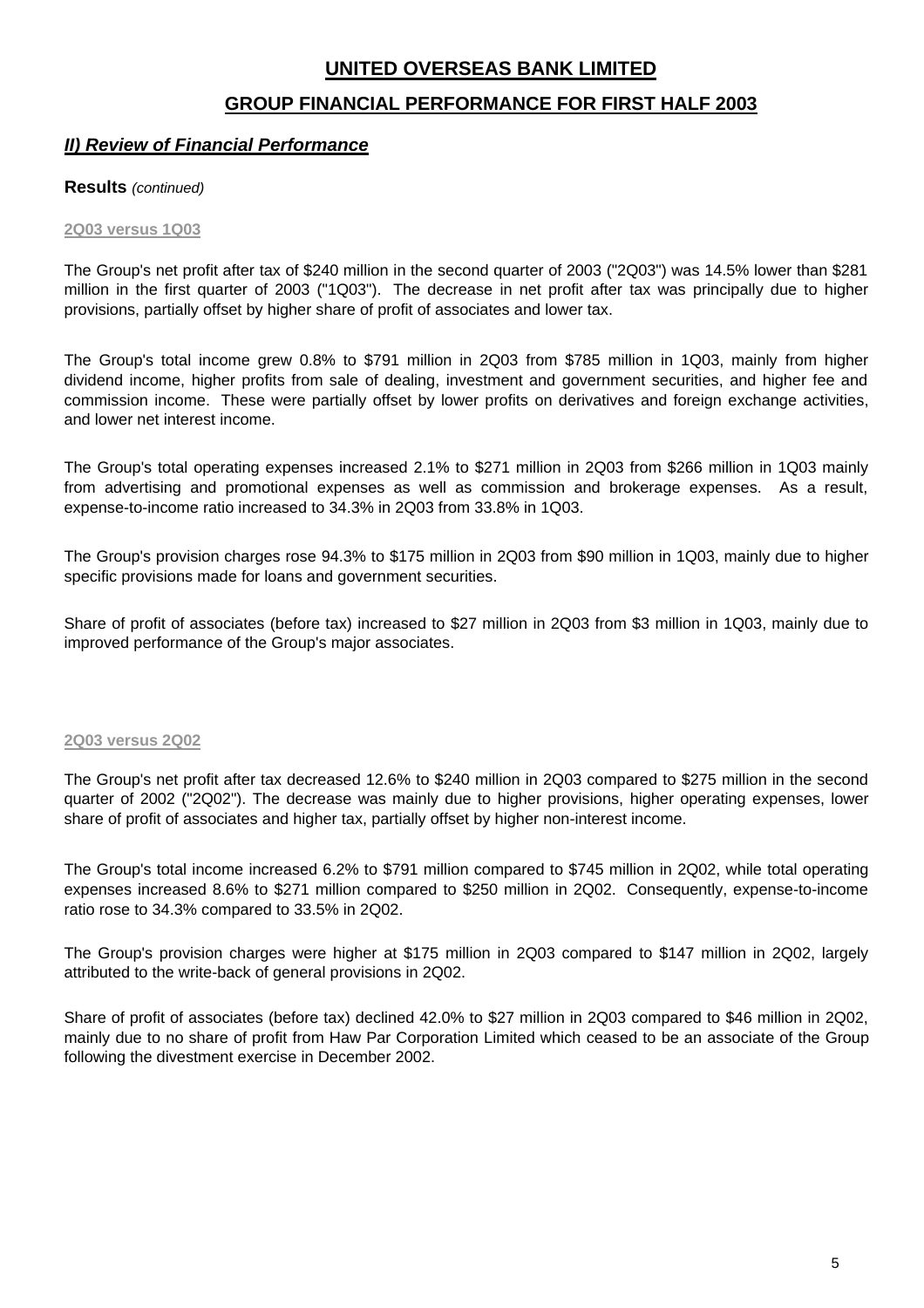### **GROUP FINANCIAL PERFORMANCE FOR FIRST HALF 2003**

### *II) Review of Financial Performance*

### **Balance Sheet**

Net customer loans as at 30 June 2003 were \$59,760 million, representing an increase of 1.5% over \$58,884 million as at 31 December 2002, and an increase of 0.8% over \$59,289 million as at 30 June 2002. Non-Performing Loans ("NPLs") declined 5.0% to \$5,393 million as at 30 June 2003 from \$5,679 million as at 31 December 2002, and 9.7% from \$5,971 million as at 30 June 2002. Consequently, NPLs (excluding debt securities) as a percentage of gross customer loans decreased to 8.4% as at 30 June 2003, from 9.0% and 9.5% as at 31 December 2002 and 30 June 2002 respectively.

Total cumulative specific and general provisions were \$3,496 million as at 30 June 2003, representing a marginal decrease of 0.2% compared to \$3,504 million as at 31 December 2002, and an increase of 2.7% over \$3,403 million as at 30 June 2002. General provision was \$1,427 million, or 40.8% of total cumulative provisions. The total cumulative provisions as at 30 June 2003 provided coverage of 64.8% against total NPLs, compared to 61.7% and 57.0% as at 31 December 2002 and 30 June 2002 respectively. Of the total NPLs of \$5,393 million, \$2,847 million or 52.8% were secured by collaterals, and \$3,386 million or 62.8% were in the Substandard category. As at 30 June 2003, the unsecured NPLs were 137.3% covered by total cumulative provisions.

Total assets as at 30 June 2003 were \$107,894 million, representing an increase of 0.4% over \$107,469 million as at 31 December 2002. The increase came primarily from higher customer loans which were partially offset by lower inter-bank placements and balances. Compared to total assets of \$109,096 million as at 30 June 2002, there was a decrease of 1.1%. The decrease was mainly due to lower inter-bank placements and balances, partially offset by an increase in government and investment securities.

Shareholders' funds as at 30 June 2003 was \$12,910 million, representing an increase of 2.0% over \$12,653 million as at 31 December 2002, and an increase of 1.1% over \$12,768 million as at 30 June 2002. The increase was largely contributed by retained profits.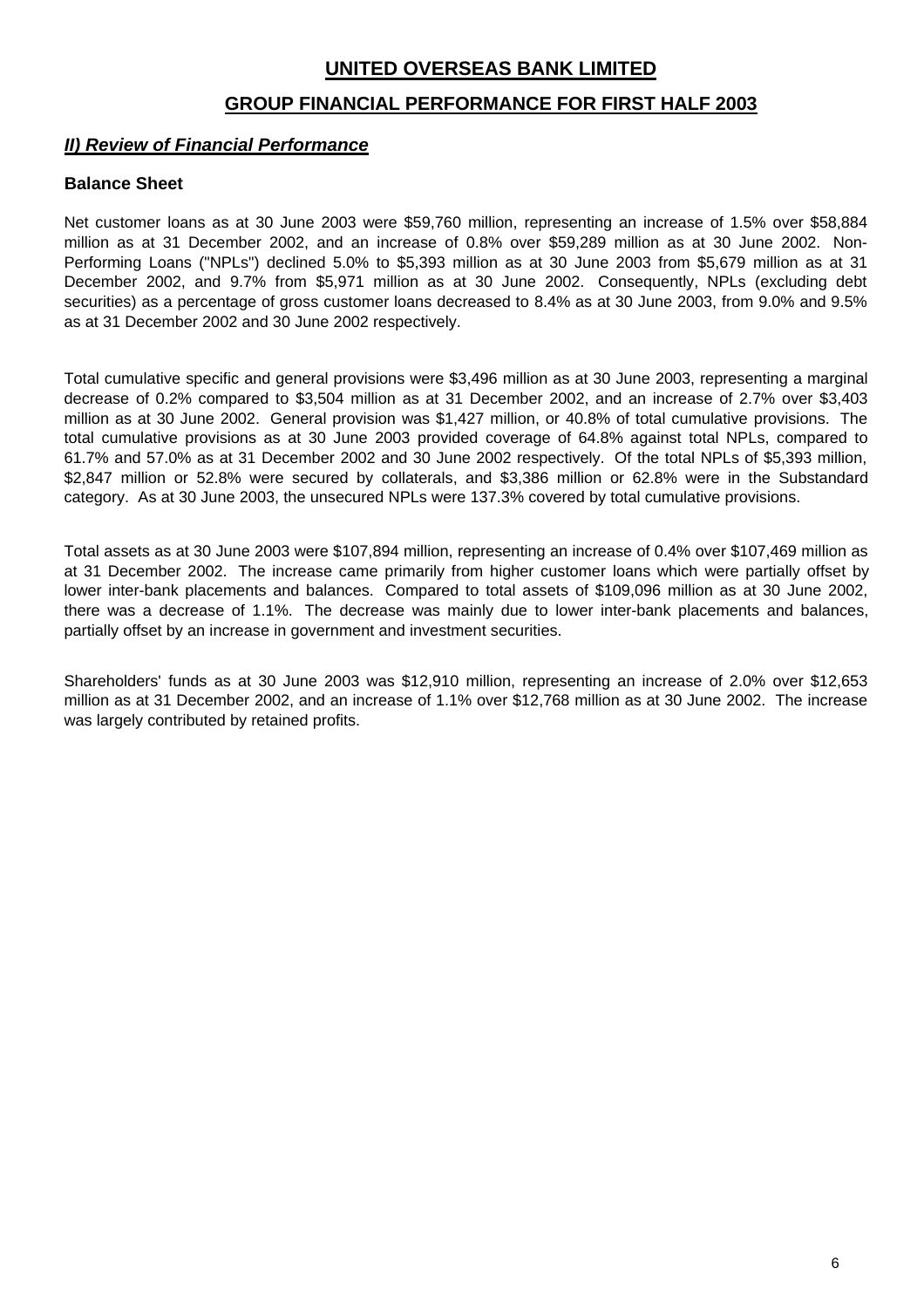### **GROUP FINANCIAL PERFORMANCE FOR FIRST HALF 2003**

### *II) Review of Financial Performance*

# **UNAUDITED INCOME STATEMENT FOR THE FIRST HALF ENDED 30 JUNE 2003**

|                                                                | 1st Half<br>2003 | 1st Half<br>2002 | 1H03/<br>1H02    |
|----------------------------------------------------------------|------------------|------------------|------------------|
|                                                                | \$ million       | \$ million       | $\%$             |
|                                                                |                  |                  |                  |
| Interest income<br>Less: Interest expense                      | 1,701<br>634     | 1,925<br>836     | (11.6)<br>(24.1) |
| Net interest income                                            | 1,067            | 1,089            | (2.0)            |
|                                                                |                  |                  |                  |
| Dividend income                                                | 19               | 18               | 2.7              |
| Fee and commission income                                      | 269              | 247              | 8.5              |
| Rental income                                                  | 39               | 40               | (3.5)            |
| Other operating income<br>Total non-interest income            | 183<br>509       | 80<br>386        | 128.2<br>31.9    |
|                                                                |                  |                  |                  |
| Income before operating expenses                               | 1,576            | 1,475            | 6.9              |
| Less: Staff costs                                              | 262              | 271              | (3.3)            |
| Other operating expenses                                       | 275              | 256              | 7.3              |
| <b>Total operating expenses</b>                                | 537              | 527              | 1.8              |
| Operating profit before goodwill                               |                  |                  |                  |
| amortisation and provisions                                    | 1,039            | 948              | 9.7              |
|                                                                |                  |                  |                  |
| Less:                                                          |                  |                  |                  |
| Goodwill amortisation                                          | 102              | 93               | 9.6              |
| Provisions                                                     | 265              | 157              | 68.5             |
| Operating profit after goodwill<br>amortisation and provisions | 672              | 697              | (3.6)            |
| Exceptional item <sup>#</sup>                                  |                  | (18)             | (100.0)          |
| Share of profit of associates                                  | 30               | 94               | (68.4)           |
| Profit from ordinary activities before tax                     | 702              | 773              | (9.3)            |
| Less: Tax                                                      | 176              | 162              | 8.8              |
| Profit after tax                                               | 526              | 612              | (14.0)           |
| Less: Minority interests                                       | 5                | 21               | (76.1)           |
| Net profit attributable to members                             | 521              | 591              | (11.9)           |
| Expense / Income ratio (%)                                     | 34.1             | 35.7             | $(1.6) %$ pt     |
| Annualised Earnings Per Share $(\phi)$                         |                  |                  |                  |
| - Basic                                                        | 66.3             | 75.2             | (11.8)           |
| - Fully diluted                                                | 66.3             | 75.2             | (11.8)           |

# This comprised restructuring and integration costs as a result of the acquisition and merger of Overseas Union Bank Limited.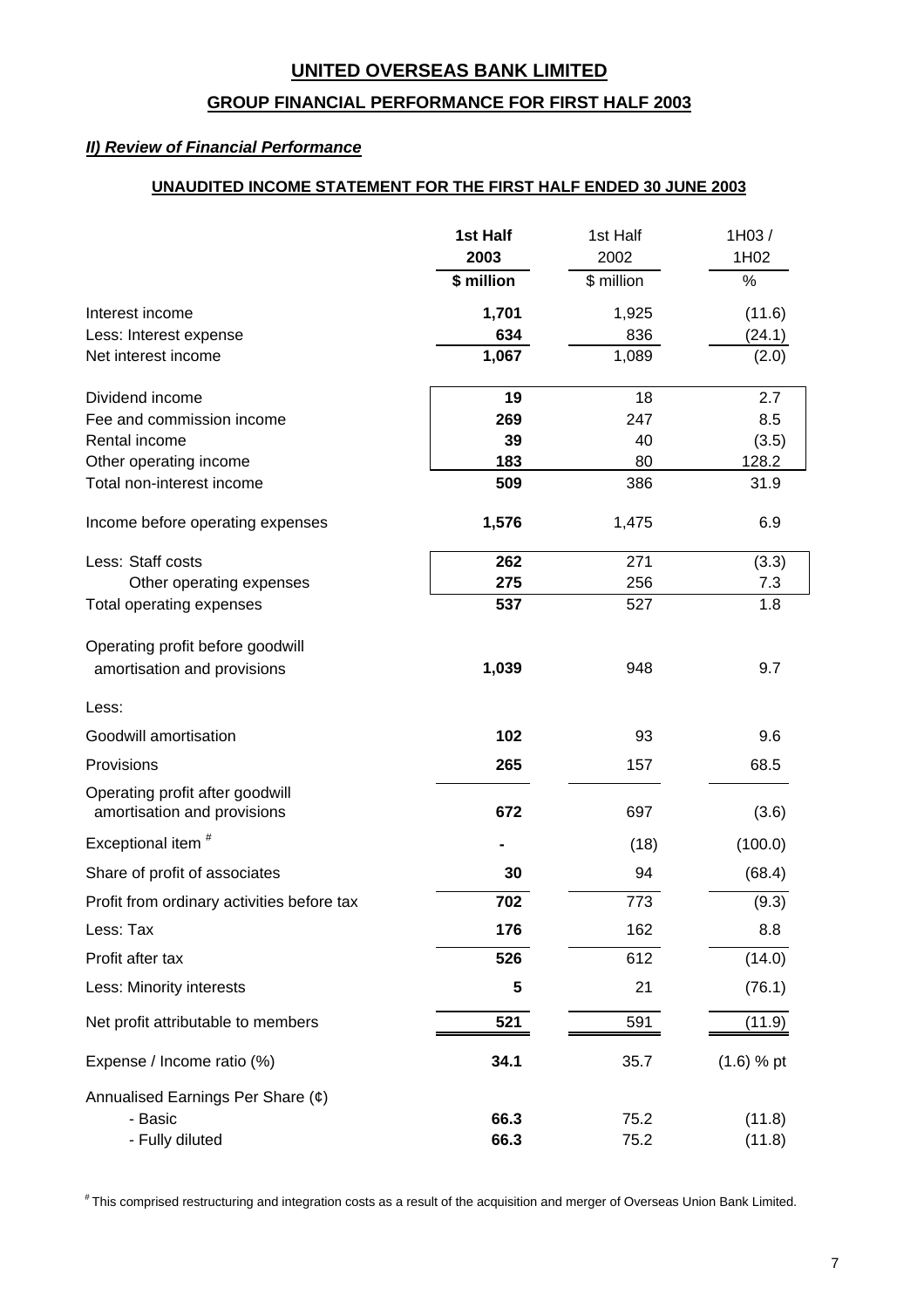### **GROUP FINANCIAL PERFORMANCE FOR FIRST HALF 2003**

### *II) Review of Financial Performance*

### **UNAUDITED INCOME STATEMENT FOR THE SECOND QUARTER ENDED 30 JUNE 2003**

|                                                                 | 2nd        | 1st            | 2nd              |           |          |
|-----------------------------------------------------------------|------------|----------------|------------------|-----------|----------|
|                                                                 | Quarter    | Quarter        | Quarter          | 2Q03/     | 2Q03/    |
|                                                                 | 2003       | 2003           | 2002             | 1Q03      | 2Q02     |
|                                                                 | \$ million | \$ million     | \$ million       | $\%$      | $\%$     |
| Interest income                                                 | 846        | 855            | 903              | (1.0)     | (6.3)    |
| Less: Interest expense                                          | 314        | 320            | 359              | (1.7)     | (12.4)   |
| Net interest income                                             | 532        | 535            | 544              | (0.6)     | (2.2)    |
| Dividend income                                                 | 17         | $\overline{2}$ | 14               | 920.9     | 22.4     |
| Fee and commission income                                       | 138        | 131            | 124              | 5.3       | 11.2     |
| Rental income                                                   | 18         | 20             | 19               | (9.7)     | (3.4)    |
| Other operating income                                          | 86         | 97             | 44               | (10.7)    | 96.0     |
| Total non-interest income                                       | 259        | 249            | 201              | 4.0       | 29.2     |
| Income before operating expenses                                | 791        | 785            | 745              | 0.8       | 6.2      |
| Less: Staff costs                                               | 130        | 132            | 117              | (1.0)     | 11.5     |
| Other operating expenses                                        | 141        | 134            | 133              | 5.2       | 6.1      |
| <b>Total operating expenses</b>                                 | 271        | 266            | 250              | 2.1       | 8.6      |
| Operating profit before goodwill<br>amortisation and provisions | 520        | 519            | 495              | 0.2       | 5.0      |
| Less:                                                           |            |                |                  |           |          |
| Goodwill amortisation                                           | 51         | 51             | 45               | 0.3       | 13.1     |
| Provisions                                                      | 175        | 90             | 147              | 94.3      | 19.0     |
| Operating profit after goodwill<br>amortisation and provisions  | 294        | 378            | 303              | (22.2)    | (2.9)    |
| Exceptional item <sup>#</sup>                                   |            |                | (10)             | <b>NM</b> | (100.0)  |
| Share of profit of associates                                   | 27         | 3              | 46               | 863.7     | (42.0)   |
| Profit from ordinary activities before tax                      | 321        | 381            | 339              | (15.8)    | (5.5)    |
| Less: Tax                                                       | 77         | 99             | 55               | (22.6)    | 38.6     |
| Profit after tax                                                | 244        | 282            | 284              | (13.3)    | (14.1)   |
| Less: Minority interests                                        | 4          | 1              | $\boldsymbol{9}$ | 338.4     | (57.1)   |
| Net profit attributable to members                              | 240        | 281            | 275              | (14.5)    | (12.6)   |
| Expense / Income ratio (%)                                      | 34.3       | 33.8           | 33.5             | 0.5 % pt  | 0.8 % pt |
| Annualised Earnings Per Share (¢)                               |            |                |                  |           |          |
| - Basic                                                         | 61.1       | 71.5           | 69.9             | (14.5)    | (12.6)   |
| - Fully diluted                                                 | 61.1       | 71.5           | 69.9             | (14.5)    | (12.6)   |

# This comprised restructuring and integration costs as a result of the acquisition and merger of Overseas Union Bank Limited. NM denotes not meaningful.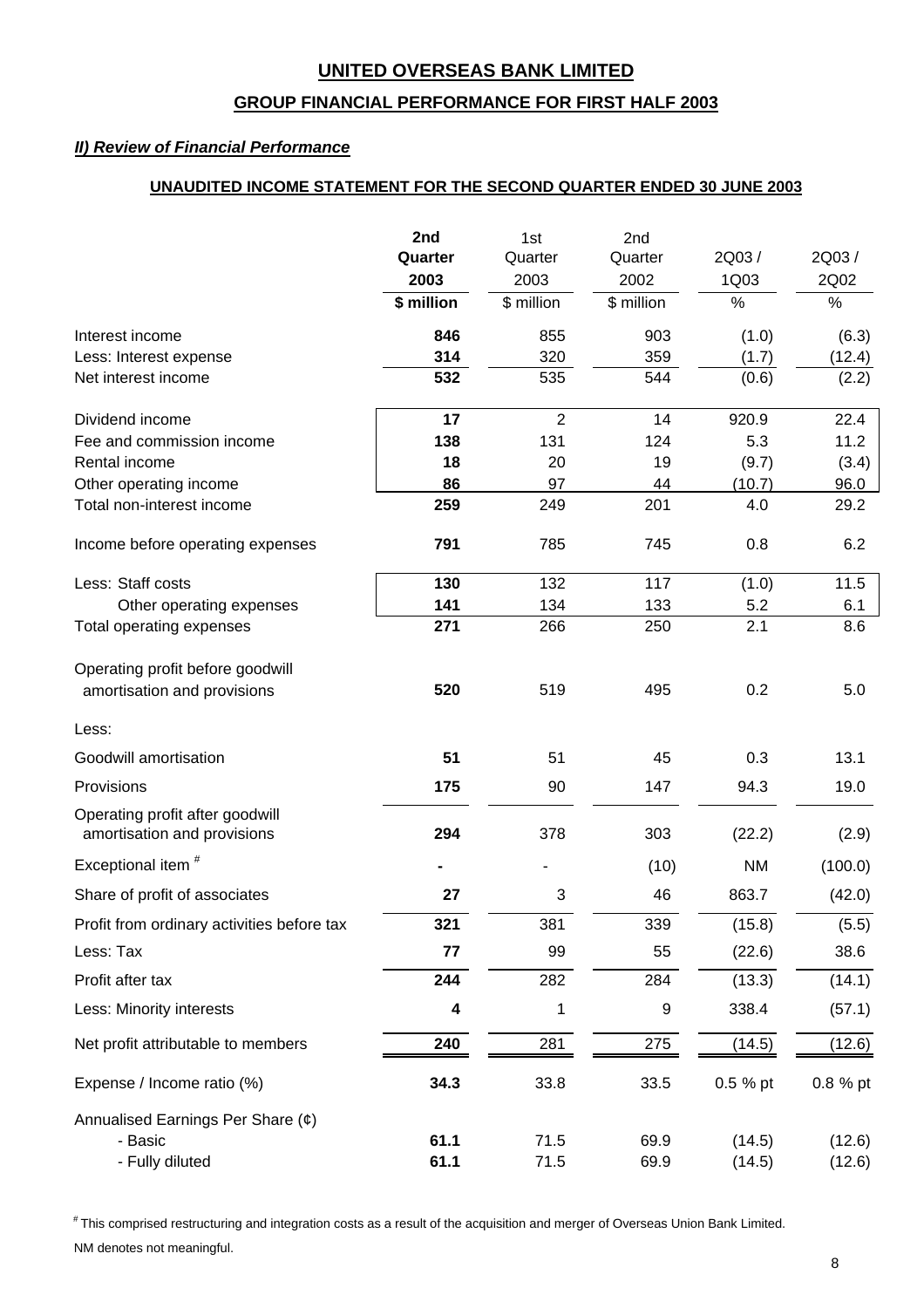# **UNITED OVERSEAS BANK LIMITED GROUP FINANCIAL PERFORMANCE FOR FIRST HALF 2003**

# *II) Review of Financial Performance*

### **Net Interest Income**



In 1H03, net interest income of the Group declined 2.0% to \$1,067 million compared to \$1,089 million in 1H02. The decrease was largely due to lower loan margin and lower contributions from inter-bank money market activities as a result of the continued low interest rate environment and flat yield curve. Net interest income continued to be the major contributor of total income, accounting for about 67.7% (1H02: 73.8%) of total income.

In 2Q03, net interest income of the Group declined 0.6% to \$532 million from \$535 million in 1Q03. This was primarily due to lower contributions from inter-bank money market activities and lower loan margin, partially offset by higher interest income from government and debt securities.

Average interest margin was 2.31% in 1H03, a marginal increase of 1 basis point compared to 2.30% in 1H02. The increase was mainly attributed to contributions from higher yielding debt securities. Average interest margin in 2Q03 fell to 2.28% from 2.33% in 1Q03, mainly due to lower contributions from inter-bank money market activities and lower loan margin.

#### Average Interest Margin

|                                            | 1st Half   | 1st Half   | 2nd Quarter | 1st Quarter | 2nd Quarter |
|--------------------------------------------|------------|------------|-------------|-------------|-------------|
|                                            | 2003       | 2002       | 2003        | 2003        | 2002        |
|                                            | \$ million | \$ million | \$ million  | \$ million  | \$ million  |
| Annualised Interest Income                 | 3,431      | 3,850      | 3,394       | 3,468       | 3,622       |
| Less: Annualised Interest Expense          | 1,279      | 1,672      | 1,261       | 1,297       | 1,439       |
| Annualised Net Interest Income             | 2,152      | 2,178      | 2,134       | 2,171       | 2,183       |
| Average balance of interest bearing assets | 93,175     | 94,813     | 93,569      | 93,176      | 95,377      |
| Average Interest Margin*<br>(% )           | 2.31       | 2.30       | 2.28        | 2.33        | 2.29        |

\* Interest margin represents net interest income as a percentage of average interest bearing assets.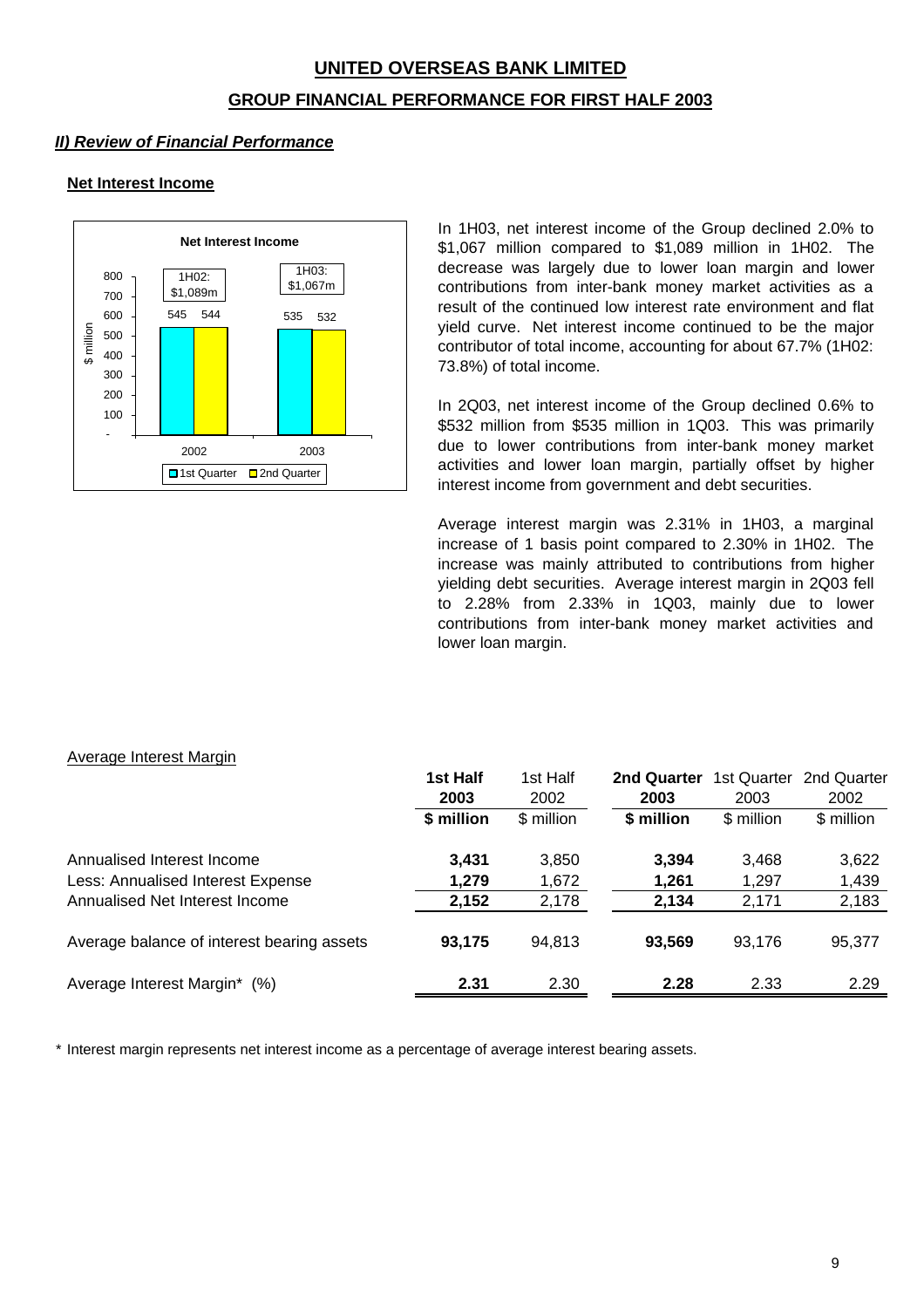# **UNITED OVERSEAS BANK LIMITED GROUP FINANCIAL PERFORMANCE FOR FIRST HALF 2003**

### *II) Review of Financial Performance*

### **Non-Interest Income**



In 1H03, total non-interest income grew \$123 million or 31.9% to \$509 million compared to \$386 million in 1H02. The increase in total non-interest income was mainly contributed by higher profits from sale of government and investment securities, higher foreign exchange profits, as well as higher fee and commission income largely from loan-related and investment-related activities. The Group's non-interest income for 1H03 accounted for 32.3% (1H02: 26.2%) of total income.

In 2Q03, total non-interest income rose \$10 million or 4.0% to \$259 million from \$249 million in 1Q03, mainly due to higher dividend income, higher profits from sale of dealing, investment and government securities, and higher fee and commission income, partially offset by lower profits on derivatives and foreign exchange activities.

### Composition of Non-Interest Income

|                                                                                         | 1st Half   | 1st Half   | 2nd Quarter 1st Quarter 2nd Quarter |                |            |
|-----------------------------------------------------------------------------------------|------------|------------|-------------------------------------|----------------|------------|
|                                                                                         | 2003       | 2002       | 2003                                | 2003           | 2002       |
|                                                                                         | \$ million | \$ million | \$ million                          | \$ million     | \$ million |
| Fee and commission income                                                               |            |            |                                     |                |            |
| Credit card                                                                             | 40         | 43         | 20                                  | 20             | 22         |
| Fund management                                                                         | 32         | 39         | 16                                  | 16             | 22         |
| Futures broking & stockbroking                                                          | 17         | 31         | 9                                   | 8              | 12         |
| Investment-related                                                                      | 28         | 12         | 12                                  | 17             | 6          |
| Loan-related                                                                            | 62         | 40         | 35                                  | 27             | 20         |
| Service charges                                                                         | 24         | 20         | 12                                  | 12             | 11         |
| Trade-related                                                                           | 54         | 49         | 27                                  | 27             | 24         |
| <b>Others</b>                                                                           | 11         | 13         | 7                                   | 4              | 6          |
|                                                                                         | 269        | 247        | 138                                 | 131            | 124        |
| Dividend and rental income                                                              | 57         | 58         | 35                                  | 22             | 33         |
| Other operating income<br>Net profit / (loss) from:<br>- dealing securities, government |            |            |                                     |                |            |
| treasury bills & securities and derivatives                                             | 57         | 5          | 22                                  | 35             | 1          |
| - foreign exchange dealings<br>- disposal of investment securities /                    | 70         | 40         | 28                                  | 42             | 20         |
| associates                                                                              | 22         | 6          | 18                                  | 5              | (1)        |
| - disposal and liquidation of subsidiaries<br>- disposal of properties and other fixed  | $0 *$      | (0)        | $0 *$                               | $(0)^{\wedge}$ | (0)        |
| assets                                                                                  | 8          | 1          | $\mathbf{2}$                        | 6              | 1          |
| - others                                                                                | 25         | 28         | 16                                  | 9              | 23         |
|                                                                                         | 183        | 80         | 86                                  | 97             | 44         |
| Total non-interest income                                                               | 509        | 386        | 259                                 | 249            | 201        |
|                                                                                         |            |            |                                     |                |            |

\* Less than \$500,000

^ Less than (\$500,000)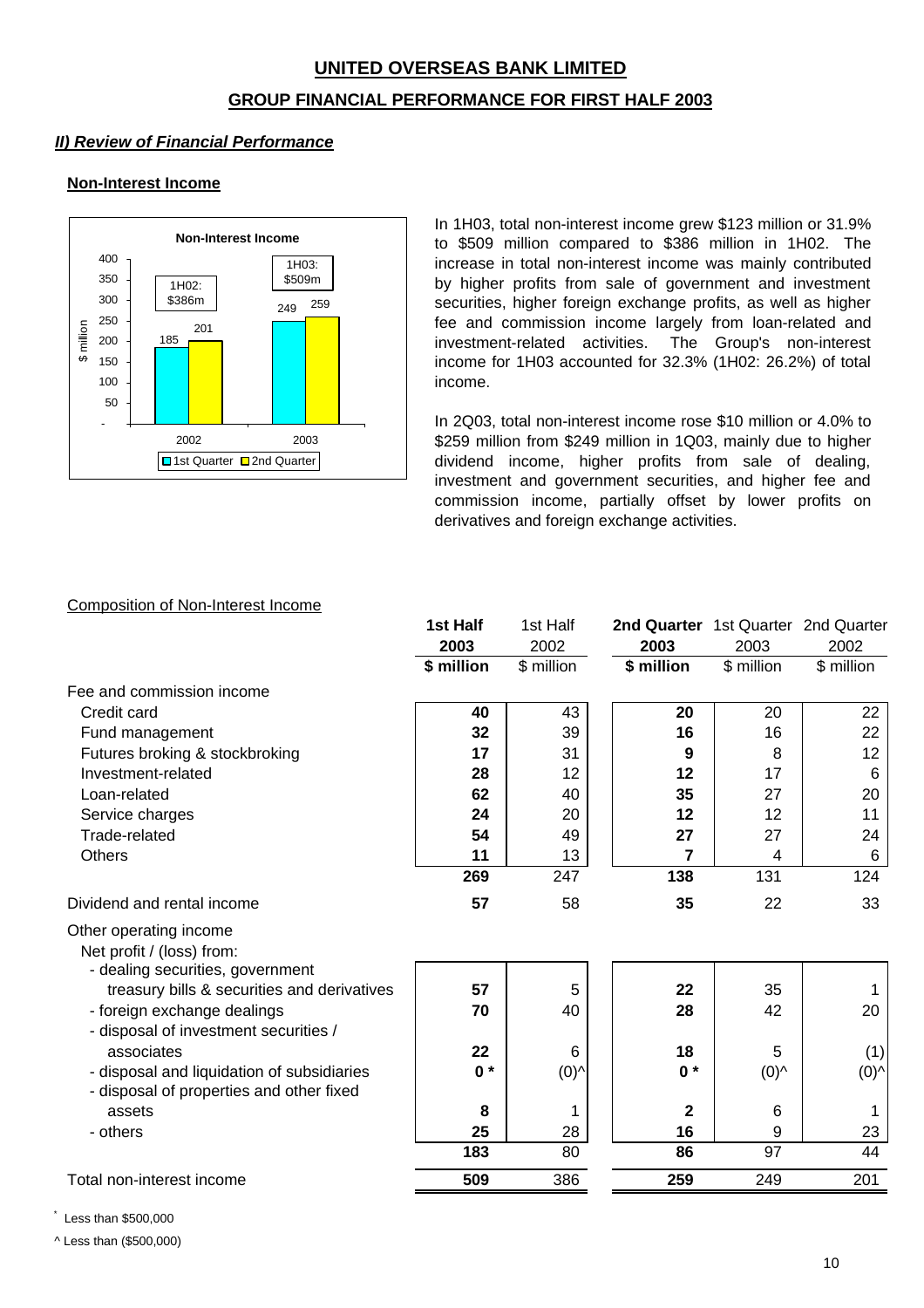### **GROUP FINANCIAL PERFORMANCE FOR FIRST HALF 2003**

### *II) Review of Financial Performance*

#### **Operating Expenses**

In 1H03, total operating expenses amounted to \$537 million, representing an increase of 1.8% over that in 1H02. The increase was attributed to higher other operating expenses, partially offset by lower staff costs. Despite the increase in operating expenses, the Group's expense-to-income ratio improved to 34.1% compared to 35.7% in 1H02, reflecting the higher growth in operating income.

In 2Q03, total operating expenses increased 2.1% to \$271 million from \$266 million in 1Q03, and expense-toincome ratio increased to 34.3% from 33.8% in 1Q03.

|                                      | 1st Half   | 1st Half   | <b>2nd Quarter</b> 1st Quarter 2nd Quarter |            |            |
|--------------------------------------|------------|------------|--------------------------------------------|------------|------------|
|                                      | 2003       | 2002       | 2003                                       | 2003       | 2002       |
|                                      | \$ million | \$ million | \$ million                                 | \$ million | \$ million |
| Staff costs                          | 262        | 271        | 130                                        | 132        | 117        |
| Other operating expenses             | 275        | 256        | 141                                        | 134        | 133        |
| Total operating expenses $^{\omega}$ | 537        | 527        | 271                                        | 266        | 250        |
|                                      |            |            |                                            |            |            |

# @ Total operating expenses included:

| IT-related expenses         | 99    | 102   | 48    | 51    |       |
|-----------------------------|-------|-------|-------|-------|-------|
| IT-related expenses as %    |       |       |       |       |       |
| of total operating expenses | 18.5% | 19.4% | 17.7% | 19.2% | 20.7% |

### **Other Operating Expenses**

|                                   | 1st Half<br>2003 | 1st Half<br>2002 | 2nd Quarter<br>2003 | 1st Quarter<br>2003 | 2nd Quarter<br>2002 |
|-----------------------------------|------------------|------------------|---------------------|---------------------|---------------------|
|                                   | \$ million       | \$ million       | \$ million          | \$ million          | \$ million          |
| Depreciation                      |                  |                  |                     |                     |                     |
| - Land and buildings              | 13               | 13               |                     |                     | 6                   |
| - Office equipment, computers,    |                  |                  |                     |                     |                     |
| fixtures and other fixed assets   | 39               | 48               | 20                  | 19                  | 22                  |
|                                   | 53               | 61               | 27                  | 26                  | 28                  |
| Rental of premises and equipment  | 21               | 29               | 10                  | 11                  | 13                  |
| Maintenance of premises and other |                  |                  |                     |                     |                     |
| fixed assets                      | 28               | 19               | 14                  | 14                  | 10                  |
| Other expenses                    | 174              | 148              | 90                  | 83                  | 82                  |
| Total other operating expenses    | 275              | 256              | 141                 | 134                 | 133                 |

In 1H03, other operating expenses increased 7.3% to \$275 million compared to \$256 million in 1H02, mainly to support increased advertising and promotion activities, as well as higher maintenance costs on premises and other fixed assets. These were partially offset by lower depreciation of fixed assets and lower rental expenses.

In 2Q03, other operating expenses increased 5.2% to \$141 million from \$134 million in 1Q03. The increase was primarily from advertising and promotional expenses, as well as commission and brokerage expenses.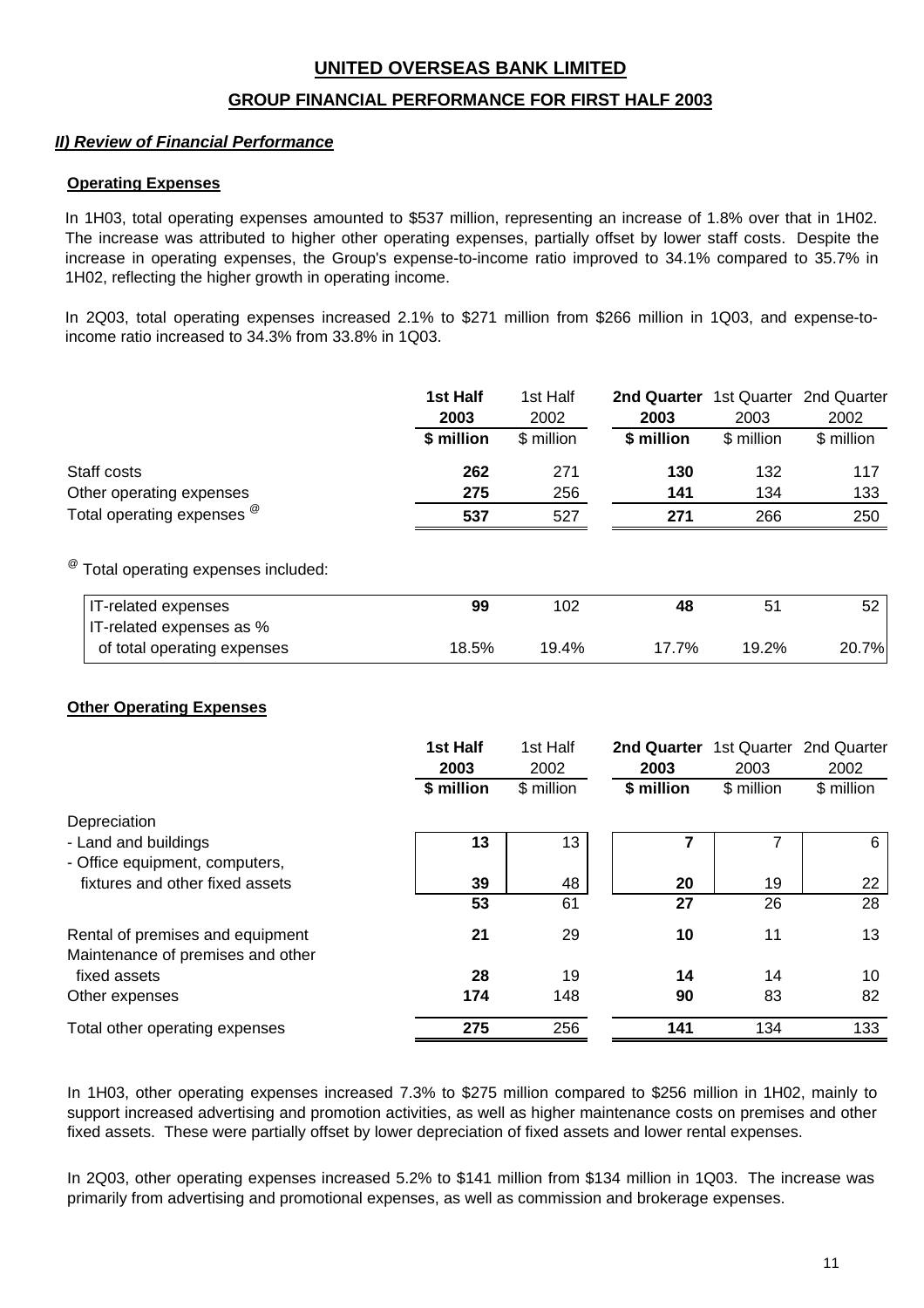### **GROUP FINANCIAL PERFORMANCE FOR FIRST HALF 2003**

### *II) Review of Financial Performance*

#### **Provisions Charged to Income Statement**

In 1H03, total provision charges of \$265 million was 68.5% higher than \$157 million in 1H02. The increase was mainly attributed to higher specific provisions made for loans, necessitated by the difficult and uncertain economic conditions as well as lower collateral value in a continued weak property market. In addition, provisions were also made for government securities in 1H03 as opposed to a write-back in 1H02.

In 2Q03, total provision charges increased to \$175 million from \$90 million in 1Q03. The higher provision charges were mainly due to higher specific provisions made for loans and government securities.

|                                             | 1st Half       | 1st Half   | 2nd Quarter |            | 1st Quarter 2nd Quarter |
|---------------------------------------------|----------------|------------|-------------|------------|-------------------------|
|                                             | 2003           | 2002       | 2003        | 2003       | 2002                    |
|                                             | \$ million     | \$ million | \$ million  | \$ million | \$ million              |
| Specific provisions for loans               | 245            | 191        | 163         | 82         | 158                     |
| General provisions                          | $\blacksquare$ | -          | ۰           |            | (20)                    |
| Specific provisions for diminution in value |                |            |             |            |                         |
| of investments and other assets             | 20             | (34)       | 12          | 8          | 10                      |
| <b>Total provisions</b>                     | 265            | 157        | 175         | 90         | 147                     |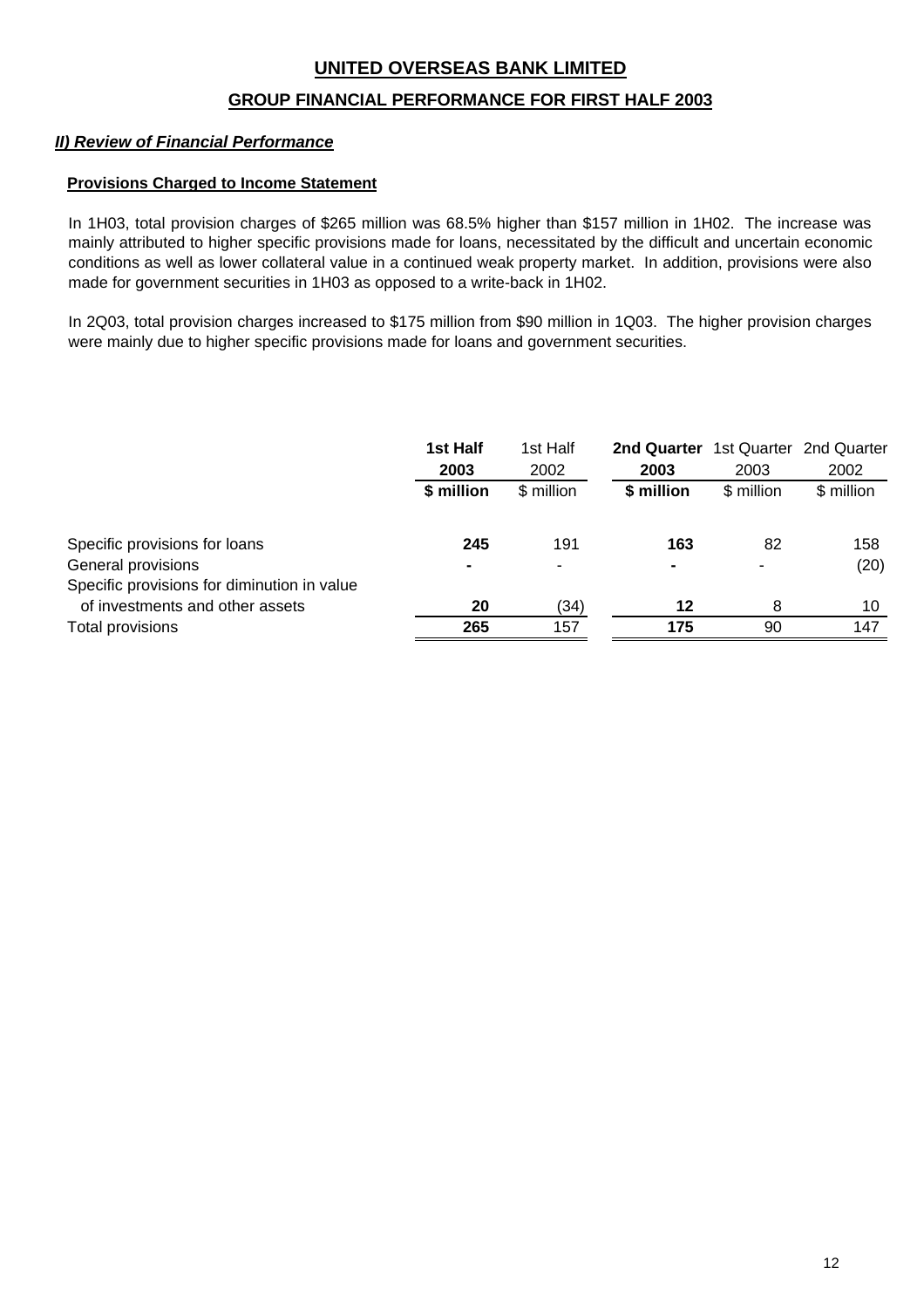### **GROUP FINANCIAL PERFORMANCE FOR FIRST HALF 2003**

#### *III) Non-Performing Loans (NPLs) And Cumulative Provisions*

#### **NPLs And Cumulative Provisions**

NPLs declined 5.0% to \$5,393 million as at 30 June 2003 compared to \$5,679 million as at 31 December 2002, despite difficult and uncertain economic conditions. Consequently, the ratio of NPLs (excluding debt securities) to total gross customer loans improved by 0.6% point to 8.4%. Of the total NPLs, \$2,847 million or 52.8% were secured by collateral, and \$3,386 million or 62.8% were in the Substandard category. Total cumulative provisions as at 30 June 2003 were \$3,496 million, a marginal decrease of 0.2% over \$3,504 million as at 31 December 2002, and provided coverage of 64.8% against the total NPLs and 137.3% against the unsecured NPLs.

NPLs reduced \$578 million or 9.7% to \$5,393 million as at 30 June 2003 from \$5,971 million as at 30 June 2002. The ratio of NPLs (excluding debt securities) to total gross customer loans declined 1.1% points to 8.4% as at 30 June 2003 compared to 9.5% as at 30 June 2002. Cumulative provision coverage against unsecured NPLs increased 5.1% points to 137.3% as at 30 June 2003 from 132.2% as at 30 June 2002.



| <b>30-Jun-03</b> 31-Mar-03 31-Dec-02 30-Jun-02 31-Dec-01 |  |  |
|----------------------------------------------------------|--|--|
|                                                          |  |  |

| <u>NPLs</u>                                                         |                  |       |       |       | \$ million |
|---------------------------------------------------------------------|------------------|-------|-------|-------|------------|
| Substandard                                                         | 3,386            | 3,615 | 3,619 | 4,039 | 3,851      |
| Doubtful                                                            | 425              | 445   | 447   | 384   | 497        |
| <b>Loss</b>                                                         | 1,582            | 1,609 | 1,613 | 1,548 | 1,620      |
| <b>Total NPLs</b>                                                   | 5,393            | 5,669 | 5,679 | 5,971 | 5,968      |
| <b>Cumulative Provisions</b>                                        |                  |       |       |       | \$ million |
| Specific Provision                                                  | 2,069            | 2,104 | 2,079 | 1,975 | 1,899      |
| <b>General Provision</b>                                            | 1,427            | 1,427 | 1,425 | 1,428 | 1,435      |
| <b>Total Cumulative Provisions</b>                                  | 3,496            | 3,531 | 3,504 | 3,403 | 3,334      |
| Ratios                                                              |                  |       |       |       | %          |
| NPLs*/Gross Customer Loans                                          | 8.4              | 8.9   | 9.0   | 9.5   | 9.3        |
| <b>Cumulative Provisions/ NPLs</b>                                  | 64.8             | 62.3  | 61.7  | 57.0  | 55.9       |
| <b>Cumulative Provisions/Doubtful &amp; Loss NPLs</b>               | 174.2            | 171.9 | 170.1 | 176.1 | 157.5      |
| <b>Cumulative Provisions/Unsecured NPLs</b>                         | 137.3            | 134.5 | 138.3 | 132.2 | 136.6      |
| Cumulative Provisions*/Gross Customer Loans                         | 5.5              | 5.6   | 5.5   | 5.4   | 5.2        |
| General Provision/Gross Customer Loans (net of Specific Provision*) | $2.3\phantom{0}$ | 2.4   | 2.4   | 2.4   | 2.3        |
| <b>NPLs/Total Assets</b>                                            | 5.0              | 5.3   | 5.3   | 5.5   | 5.2        |
|                                                                     |                  |       |       |       |            |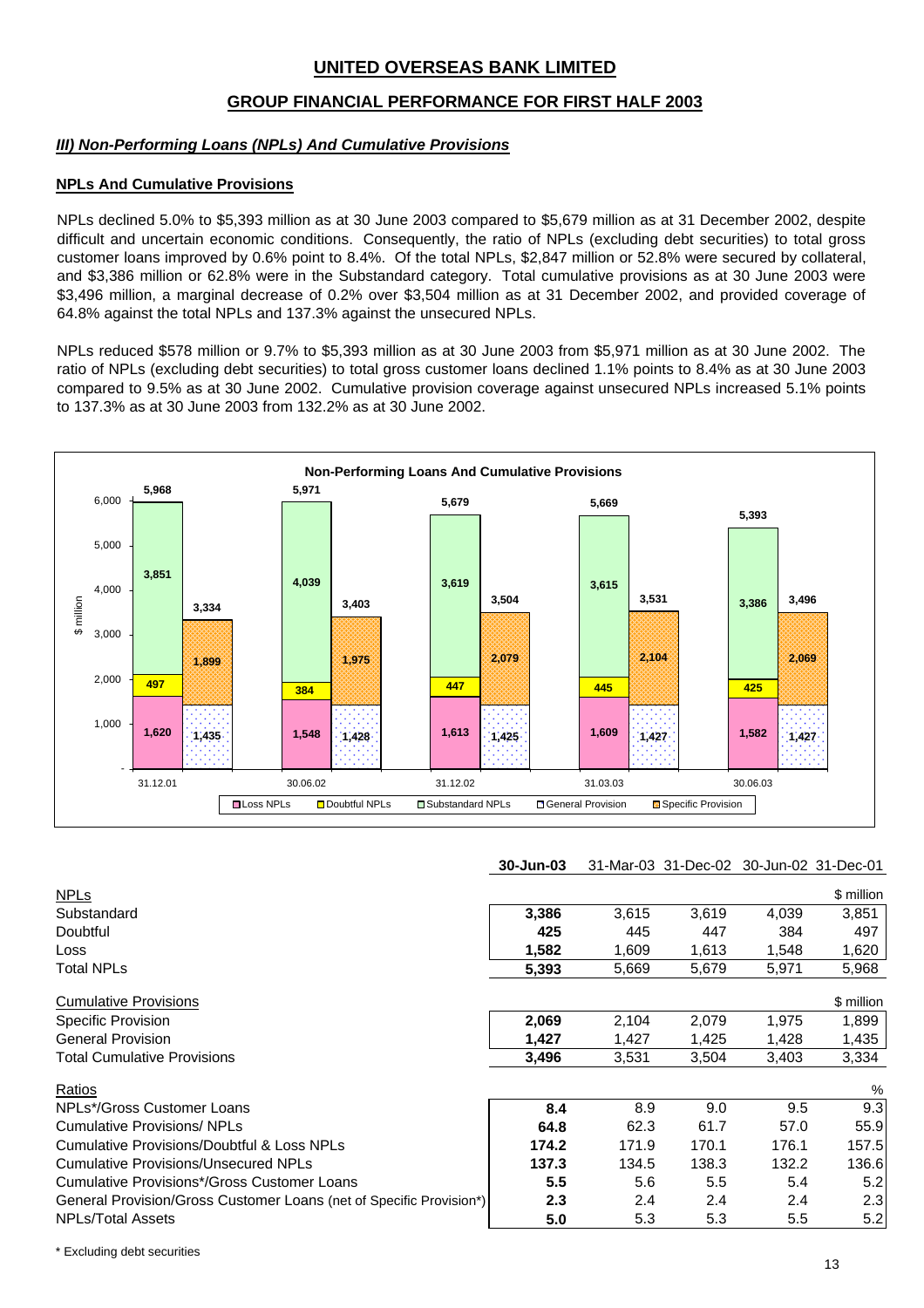### **GROUP FINANCIAL PERFORMANCE FOR FIRST HALF 2003**

#### *III) Non-Performing Loans (NPLs) And Cumulative Provisions*

#### **NPLs By Region**

By geographical region, Singapore accounted for \$3,684 million or 68.3% of the total NPLs as at 30 June 2003. NPLs of Singapore declined \$251 million or 6.4% compared to that of 31 December 2002, and \$333 million or 8.3% compared to that of 30 June 2002.

NPLs of the Five Regional Countries decreased \$27 million or 1.9% to \$1,431 million as at 30 June 2003 from \$1,458 million as at 31 December 2002, and \$124 million or 8.0% from \$1,555 million as at 30 June 2002.

NPLs of Greater China as at 30 June 2003 reduced 0.5% to \$181 million compared to \$182 million as at 31 December 2002, and 20.3% compared to \$227 million as at 30 June 2002.

|                                |            | 30-Jun-03         |            | 31-Dec-02         |            | 30-Jun-02         |
|--------------------------------|------------|-------------------|------------|-------------------|------------|-------------------|
|                                | Amount     | As % of           |            | As % of           | Amount     | As % of           |
|                                | \$ million | <b>Total NPLs</b> | \$ million | <b>Total NPLs</b> | \$ million | <b>Total NPLs</b> |
| Singapore                      | 3,684      | 68.3              | 3,935      | 69.3              | 4,017      | 67.3              |
| <b>Five Regional Countries</b> |            |                   |            |                   |            |                   |
| Malaysia                       | 933        | 17.3              | 943        | 16.6              | 984        | 16.5              |
| Indonesia                      | 127        | 2.3               | 156        | 2.8               | 169        | 2.8               |
| Philippines                    | 202        | 3.7               | 208        | 3.7               | 235        | 3.9               |
| Thailand                       | 154        | 2.9               | 144        | 2.5               | 159        | 2.7               |
| South Korea                    | 15         | 0.3               |            | 0.1               | 8          | 0.1               |
|                                | 1,431      | 26.5              | 1,458      | 25.7              | 1,555      | 26.0              |
| Greater China                  | 181        | 3.4               | 182        | 3.2               | 227        | 3.8               |
| <b>Others</b>                  | 97         | 1.8               | 104        | 1.8               | 172        | 2.9               |
| <b>Total NPLs</b>              | 5.393      | 100.0             | 5,679      | 100.0             | 5,971      | 100.0             |

#### **NPLs By Industry**

NPLs as at 30 June 2003 and 31 December 2002 were led by non-bank financial institutions, professionals and private individuals, and manufacturing sectors. Building and construction sector which dominated the NPLs as at 30 June 2002 was managed down by 30.5% to \$770m as at 30 June 2003.

|                                       | 30-Jun-03  |                 | 31-Dec-02  |          | 30-Jun-02  |          |
|---------------------------------------|------------|-----------------|------------|----------|------------|----------|
|                                       |            | As % of         |            | As % of  |            | As % of  |
|                                       |            | <b>Gross</b>    |            | Gross    |            | Gross    |
|                                       | Amount     | <b>Customer</b> | Amount     | Customer | Amount     | Customer |
|                                       | \$ million | Loans           | \$ million | Loans    | \$ million | Loans    |
| Transport, storage and communication  | 123        | 6.1             | 124        | 6.0      | 99         | 4.9      |
| Building and construction             | 770        | 9.5             | 843        | 9.2      | 1.108      | 11.5     |
| Manufacturing                         | 875        | 15.7            | 874        | 16.2     | 906        | 16.3     |
| Non-bank financial institutions       | 1,016      | 9.0             | 1,029      | 9.5      | 1,076      | 9.8      |
| General commerce                      | 755        | 12.4            | 769        | 12.4     | 761        | 12.1     |
| Professionals and private individuals | 972        | 10.2            | 1.014      | 10.9     | 1,006      | 11.0     |
| Housing loans                         | 612        | 4.3             | 668        | 4.8      | 588        | 4.3      |
| <b>Others</b>                         | 206        | 3.3             | 294        | 5.3      | 404        | 7.6      |
| Sub-total                             | 5,329      | 8.4             | 5.615      | 9.0      | 5,948      | 9.5      |
| Debt securities                       | 64         |                 | 64         |          | 23         |          |
| <b>Total NPLs</b>                     | 5,393      |                 | 5,679      |          | 5,971      |          |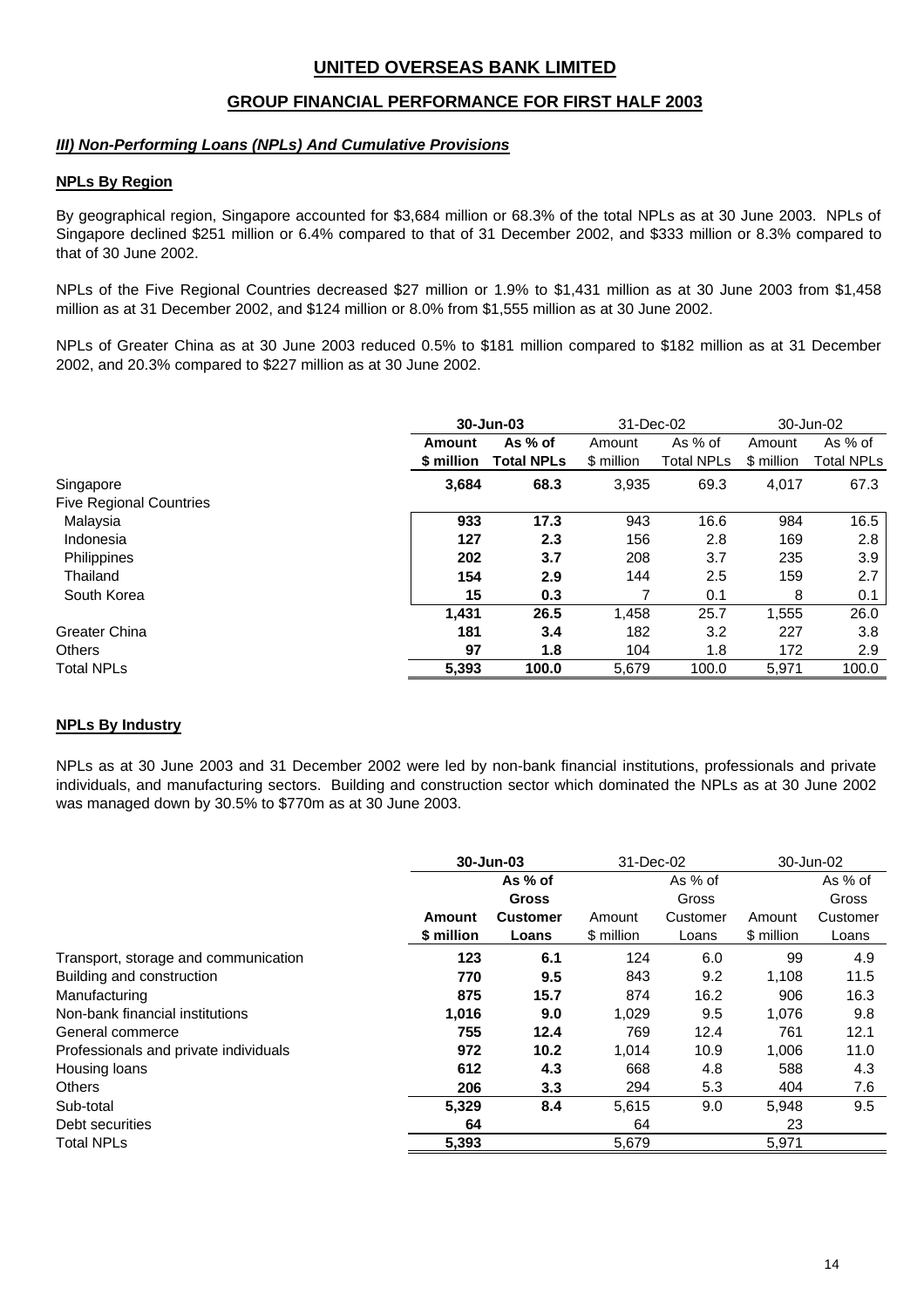### **GROUP FINANCIAL PERFORMANCE FOR FIRST HALF 2003**

#### *III) Non-Performing Loans (NPLs) And Cumulative Provisions*

#### **Specific Provision By Region**

The Group's specific provision was \$2,069 million as at 30 June 2003. Singapore and the Five Regional Countries accounted for 60.8% and 34.3% respectively of the Group's total specific provision.

|                                |            | 30-Jun-03<br>31-Dec-02 |            |           |            | 30-Jun-02 |
|--------------------------------|------------|------------------------|------------|-----------|------------|-----------|
|                                |            | As % of                |            | As % of   |            | As % of   |
|                                |            | <b>Total</b>           |            | Total     |            | Total     |
|                                | Amount     | <b>Specific</b>        | Amount     | Specific  | Amount     | Specific  |
|                                | \$ million | <b>Provision</b>       | \$ million | Provision | \$ million | Provision |
| Singapore                      | 1,258      | 60.8                   | 1,271      | 61.1      | 1,153      | 58.4      |
| <b>Five Regional Countries</b> |            |                        |            |           |            |           |
| Malaysia                       | 453        | 21.9                   | 428        | 20.6      | 427        | 21.6      |
| Indonesia                      | 88         | 4.2                    | 111        | 5.3       | 117        | 5.9       |
| Philippines                    | 72         | 3.5                    | 72         | 3.5       | 70         | 3.6       |
| Thailand                       | 89         | 4.3                    | 87         | 4.2       | 87         | 4.4       |
| South Korea                    | 8          | 0.4                    | 2          | 0.1       | 2          | 0.1       |
|                                | 710        | 34.3                   | 700        | 33.7      | 703        | 35.6      |
| <b>Greater China</b>           | 62         | 3.0                    | 69         | 3.3       | 81         | 4.1       |
| <b>Others</b>                  | 39         | 1.9                    | 39         | 1.9       | 38         | 1.9       |
| Total                          | 2,069      | 100.0                  | 2,079      | 100.0     | 1,975      | 100.0     |

#### **Specific Provision By Industry**

Specific provision for both the professional and private individuals and manufacturing sectors accounted for 40.5% of the total specific provision as at 30 June 2003, representing an increase of 4.7% points from 35.8% as at 31 December 2002 and 4.6% points from 35.9% as at 30 June 2002.

The increase in specific provision for professional and private individuals were mainly driven by lower collateral values.

|                                       |            | 30-Jun-03         |            | 31-Dec-02  |            | 30-Jun-02  |
|---------------------------------------|------------|-------------------|------------|------------|------------|------------|
|                                       |            | As % of           |            | As % of    |            | As % of    |
|                                       |            | <b>Total</b>      |            | Total      |            | Total      |
|                                       | Amount     | <b>Specific</b>   | Amount     | Specific   | Amount     | Specific   |
|                                       | \$ million | <b>Provision*</b> | \$ million | Provision* | \$ million | Provision* |
| Transport, storage and communication  | 48         | 2.4               | 35         | 1.7        | 27         | 1.4        |
| Building and construction             | 281        | 13.9              | 369        | 18.2       | 353        | 18.1       |
| Manufacturing                         | 404        | 20.0              | 398        | 19.6       | 371        | 19.0       |
| Non-bank financial institutions       | 362        | 17.9              | 309        | 15.2       | 317        | 16.2       |
| General commerce                      | 320        | 15.8              | 309        | 15.2       | 296        | 15.2       |
| Professionals and private individuals | 414        | 20.5              | 329        | 16.2       | 329        | 16.9       |
| Housing loans                         | 82         | 4.1               | 143        | 7.1        | 108        | 5.5        |
| <b>Others</b>                         | 109        | 5.4               | 138        | 6.8        | 151        | 7.7        |
| Sub-total                             | 2.020      | 100.0             | 2,030      | 100.0      | 1,952      | 100.0      |
| Debt securities                       | 49         |                   | 49         |            | 23         |            |
| Total                                 | 2,069      |                   | 2,079      |            | 1,975      |            |

\* Excluding debt securities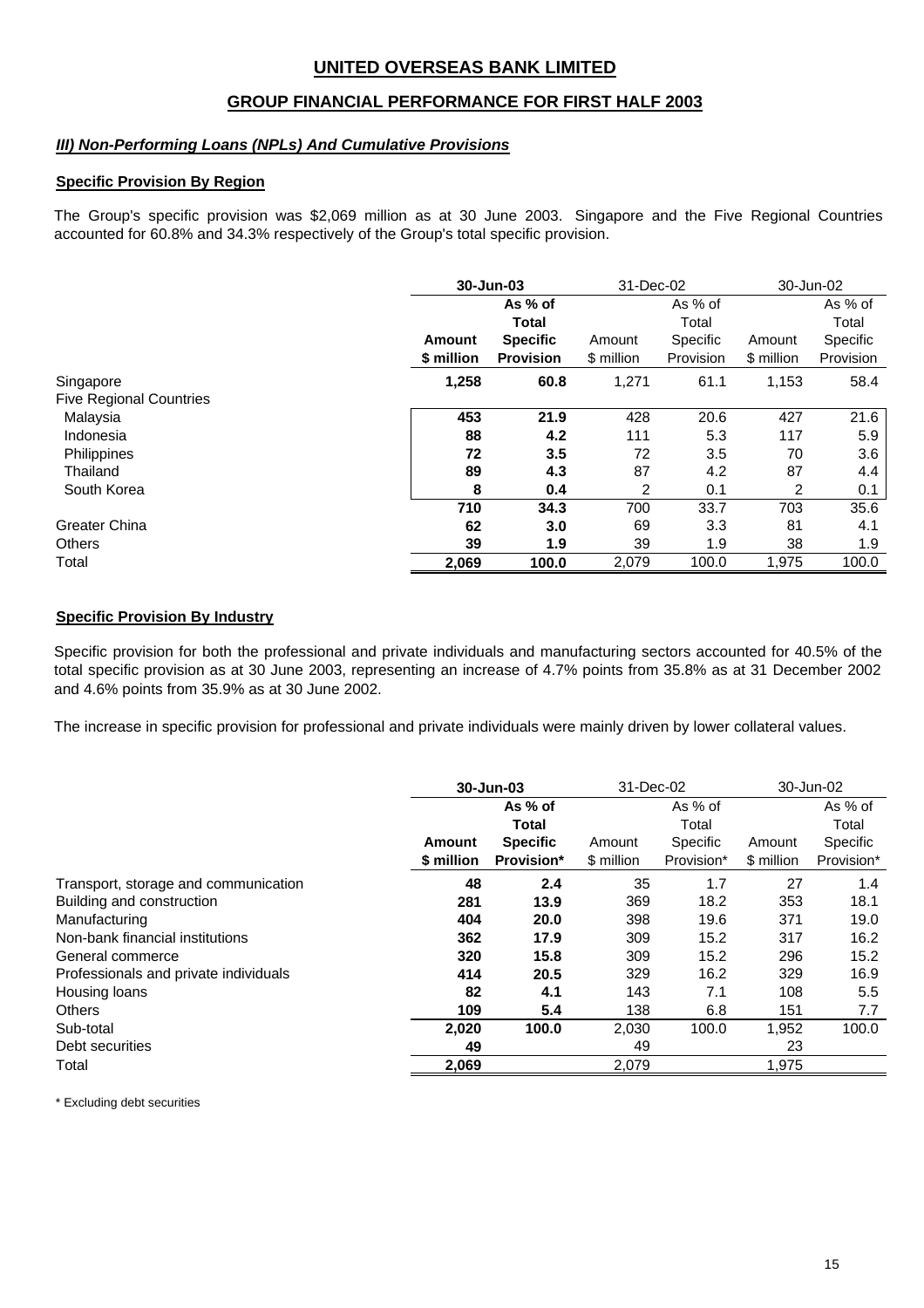### **GROUP FINANCIAL PERFORMANCE FOR FIRST HALF 2003**

#### *III) Non-Performing Loans (NPLs) And Cumulative Provisions*

#### **Secured / Unsecured NPLs**

As at 30 June 2003, 52.8% of the Group's total NPLs was secured by collateral as compared to 55.4% and 56.9% as at 31 December 2002 and 30 June 2002 respectively. The decline in the level of secured NPLs was primarily due to the fall in collateral value in a weak property market.

|                   |            | 30-Jun-03         |            | 31-Dec-02  |            | 30-Jun-02  |
|-------------------|------------|-------------------|------------|------------|------------|------------|
|                   | Amount     | As % of           | Amount     | As % of    | Amount     | As $%$ of  |
|                   | \$ million | <b>Total NPLs</b> | \$ million | Total NPLs | \$ million | Total NPLs |
| Secured           | 2.847      | 52.8              | 3.146      | 55.4       | 3.396      | 56.9       |
| Unsecured         | 2.546      | 47.2              | 2.533      | 44.6       | 2.575      | 43.1       |
| <b>Total NPLs</b> | 5,393      | 100.0             | 5.679      | 100.0      | 5.971      | 100.0      |

#### **Collateral**

The Group's NPLs are predominately secured by properties. Properties are valued at forced sale value and such valuations are updated semi-annually. Other types of collateral include marketable securities such as, listed stocks and shares, cash and deposits, and bankers' standby letters of credit (SBLCs).

The secured NPLs of the Group analysed by country of risk and collateral type were as follows:

|                                |                   |                                        |                                    |               | \$ million |
|--------------------------------|-------------------|----------------------------------------|------------------------------------|---------------|------------|
| 30-Jun-03                      | <b>Properties</b> | <b>Marketable</b><br><b>Securities</b> | <b>Cash And</b><br><b>Deposits</b> | <b>Others</b> | Total      |
| <b>Singapore</b>               | 1,952             | 39                                     | 15                                 | 99            | 2,105      |
| <b>Five Regional Countries</b> | 538               | 53                                     | 8                                  | 51            | 650        |
| <b>Greater China</b>           | 54                |                                        | 2                                  | ۰             | 57         |
| <b>Others</b>                  | 35                |                                        | ۰                                  |               | 35         |
| <b>Total</b>                   | 2,579             | 93                                     | 25                                 | 150           | 2,847      |

| 31-Dec-02                      | <b>Properties</b> | Marketable<br><b>Securities</b> | Cash And<br><b>Deposits</b> | <b>Others</b> | Total |
|--------------------------------|-------------------|---------------------------------|-----------------------------|---------------|-------|
| Singapore                      | 2,067             | 86                              | 36                          | 135           | 2.324 |
| <b>Five Regional Countries</b> | 569               | 102                             |                             | 43            | 716   |
| Greater China                  | 61                |                                 |                             |               | 63    |
| <b>Others</b>                  | 43                | $\overline{\phantom{0}}$        |                             |               | 43    |
| Total                          | 2.740             | 190                             | 38                          | 178           | 3,146 |

|                                |            |                          |                      |               | \$ million |
|--------------------------------|------------|--------------------------|----------------------|---------------|------------|
| 30-Jun-02                      | Properties | Marketable<br>Securities | Cash And<br>Deposits | <b>Others</b> | Total      |
| Singapore                      | 2,232      | 105                      | 19                   | 105           | 2,461      |
| <b>Five Regional Countries</b> | 621        | 84                       | 3                    | 51            | 759        |
| <b>Greater China</b>           | 68         | 5                        |                      | $\,$          | 74         |
| Others                         | 102        | ۰                        |                      |               | 102        |
| Total                          | 3,023      | 194                      | 23                   | 156           | 3,396      |
|                                |            |                          |                      |               |            |

\$ million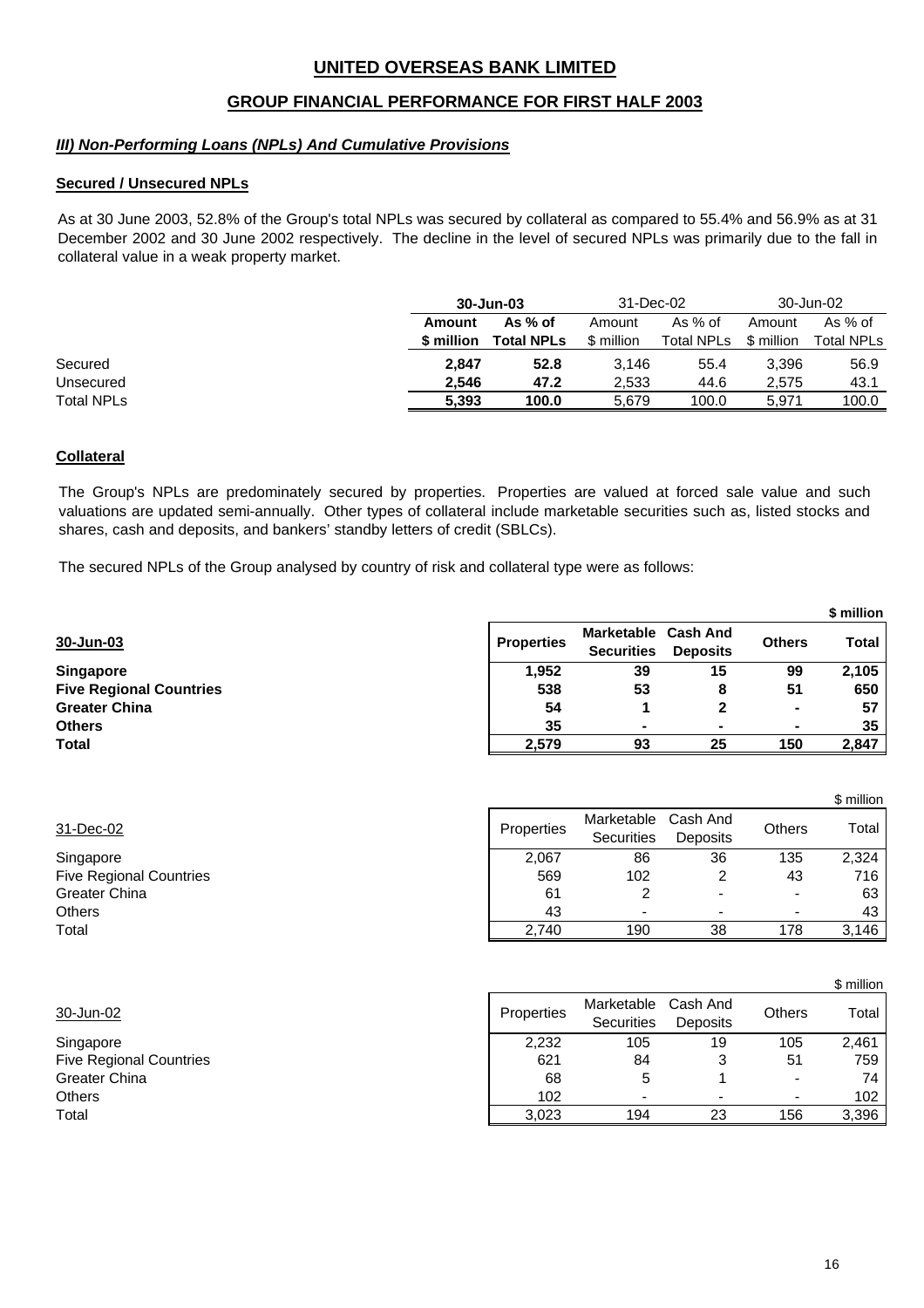#### **GROUP FINANCIAL PERFORMANCE FOR FIRST HALF 2003**

#### *IV) Segmental Analysis*

#### **Business Segments**

The Group's businesses are organised into five segments, based on the types of products and services that it provides worldwide. These segments are Individual Banking, Institutional Banking, Global Treasury, Asset Management and Others that include mainly property-related activities.

#### **Individual Banking**

The Group's Individual Banking segment encompasses personal financial services and private banking. Personal financial services business delivers a wide array of consumer services that includes the issue of credit and debit cards, loans and mortgages, deposit services and investment advisory services. Private banking offers wealth management services for high networth individuals.

Despite the uncertainties that prevailed in 1H03, gross loans and advances to individual customers grew by 4.7% to \$24 billion over that in 1H02. Profit before tax remained relatively stable at \$175 million.

#### **Institutional Banking**

Institutional Banking encompasses commercial credit, corporate banking and capital markets. Our commercial credit business serves the small and medium-sized enterprises, while corporate banking serves the large corporations, institutions and governments. Both commercial credit and corporate banking provide customers with a broad range of products and services that include financing options, trade services, custody services and cash management services. Our capital markets business offers corporate finance services, including initial public offering and corporate advisory services.

These businesses recorded a decline in profit before tax over that in 1H02 by 15.3% to \$280 million in 1H03 against a background of difficult business conditions.

#### **Global Treasury**

The Group's Global Treasury segment extends a wide range of treasury capabilities in foreign exchange, money market, fixed income instruments, derivatives, leveraged trading and futures broking. It is a dominant player in Singapore dollar treasury instruments and a major primary dealer in Singapore Government securities. Global Treasury also provides banknotes services and a full range of gold products, and continues to lead in the provision of Singapore dollar cheque clearing services to correspondent banks.

Stronger performance from our trading activities lifted Global Treasury's income in 1H03, compared to the same period in last year. Profit before tax, however, edged down slightly on account of higher provisions for our liquid assets portfolio.

#### **Asset Management**

Asset Management comprises our asset management, venture capital management and proprietary investment activities. Profit before tax in 1H03 was 60.2% higher than that in 1H02 due largely to higher investment gains partially offset by lower dividends received.

#### **Others**

Other operations of the Group include property-related activities, insurance and shareholders' funds management. The higher profit before tax in 1H03 compared to that in 1H02 was mainly due to gains on disposal of overseas properties.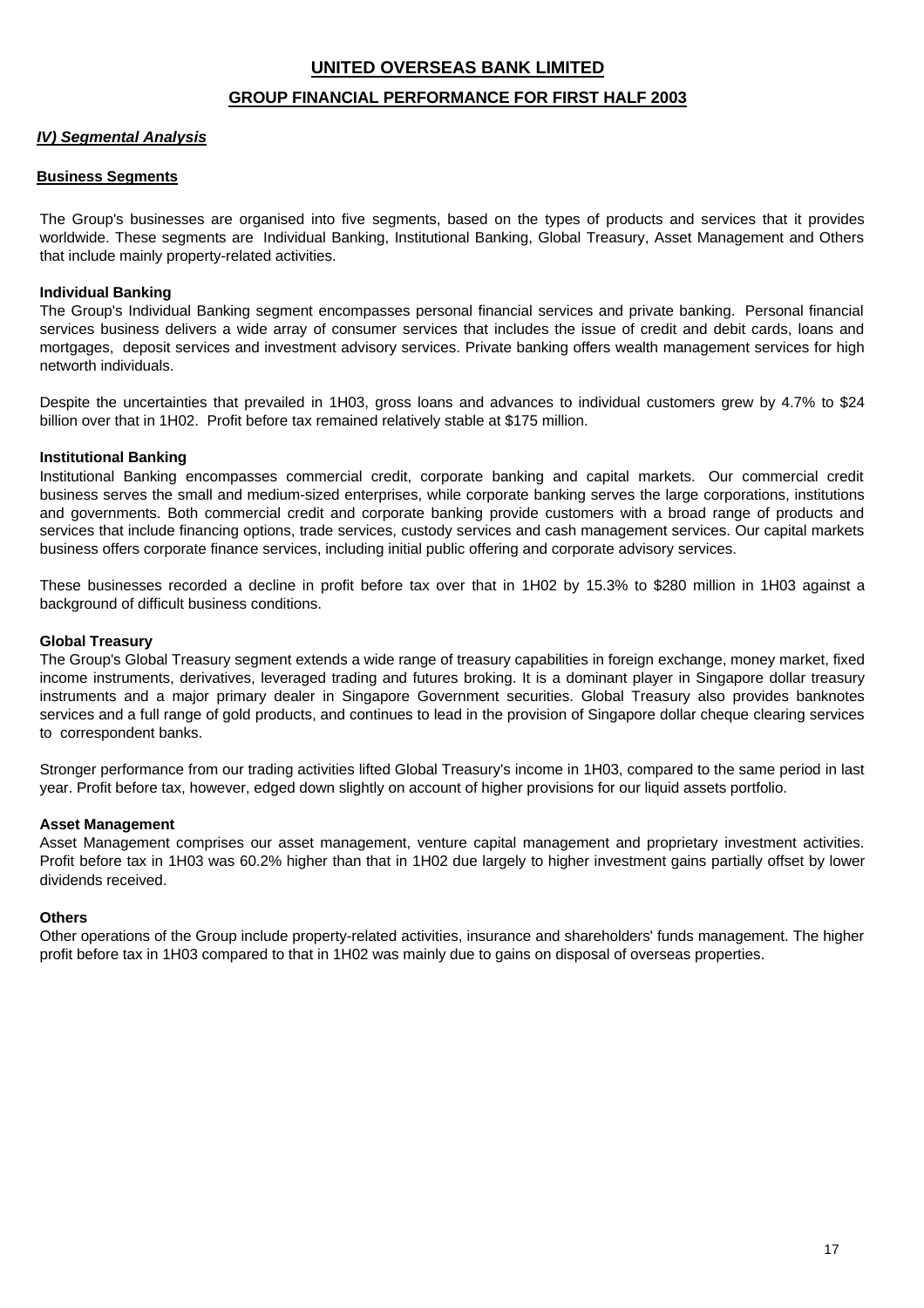### **GROUP FINANCIAL PERFORMANCE FOR FIRST HALF 2003**

#### *IV) Segmental Analysis*

### **Business Segments**

#### **30-Jun-03 \$ million**

|                                                                                                                                               | Individual<br><b>Banking</b> | Institutional<br><b>Banking</b> | <b>Global</b><br><b>Treasury</b> | <b>Asset</b><br><b>Management</b> | <b>Others</b> | <b>Total</b>                                |
|-----------------------------------------------------------------------------------------------------------------------------------------------|------------------------------|---------------------------------|----------------------------------|-----------------------------------|---------------|---------------------------------------------|
| Segment income before operating expenses<br>Eliminations<br>Income before operating expenses                                                  | 491                          | 629                             | 266                              | 63                                | 161           | 1,610<br>(34)<br>1,576                      |
| Segment profit before tax (after provisions)<br>Goodwill amortisation<br>Operating profit after goodwill<br>amortisation and provisions       | 175                          | 280                             | 178                              | 50                                | 91            | 774<br>(102)<br>672                         |
| Share of profit of associates<br>Profit before tax and minority interests<br>Tax and minority interests<br>Net profit attributable to members |                              |                                 |                                  |                                   |               | 30<br>702<br>(181)<br>521                   |
| Other information:                                                                                                                            |                              |                                 |                                  |                                   |               |                                             |
| Segment assets<br>Investments in associates<br>Goodwill<br>Unallocated assets<br>Total assets                                                 | 21,855                       | 40,065                          | 36,841                           | 2,718                             | 1,496         | 102,974<br>1,251<br>3,566<br>103<br>107,894 |
| Gross customer loans                                                                                                                          | 23,844                       | 39,363                          |                                  |                                   |               | 63,207                                      |
| Non-performing loans ("NPLs") ^<br>Specific provisions & Interest-in-suspense                                                                 | 1,584                        | 3,745                           |                                  |                                   |               | 5,329                                       |
| for NPLs ^                                                                                                                                    | 496                          | 1,524                           |                                  |                                   |               | 2,020                                       |
| Segment liabilities<br>Provision for current and                                                                                              | 41,977                       | 26,975                          | 25,226                           | 44                                | 78            | 94,300                                      |
| deferred tax<br><b>Unallocated liabilities</b><br>Total liabilities                                                                           |                              |                                 |                                  |                                   |               | 473<br>64<br>94,838                         |
| Capital expenditure<br>Depreciation of fixed assets                                                                                           | 16<br>16                     | 16<br>16                        | 4<br>4                           | $o^*$<br>1                        | 10<br>16      | 46<br>53                                    |

^ Excluding debt securities

\* Less than \$500,000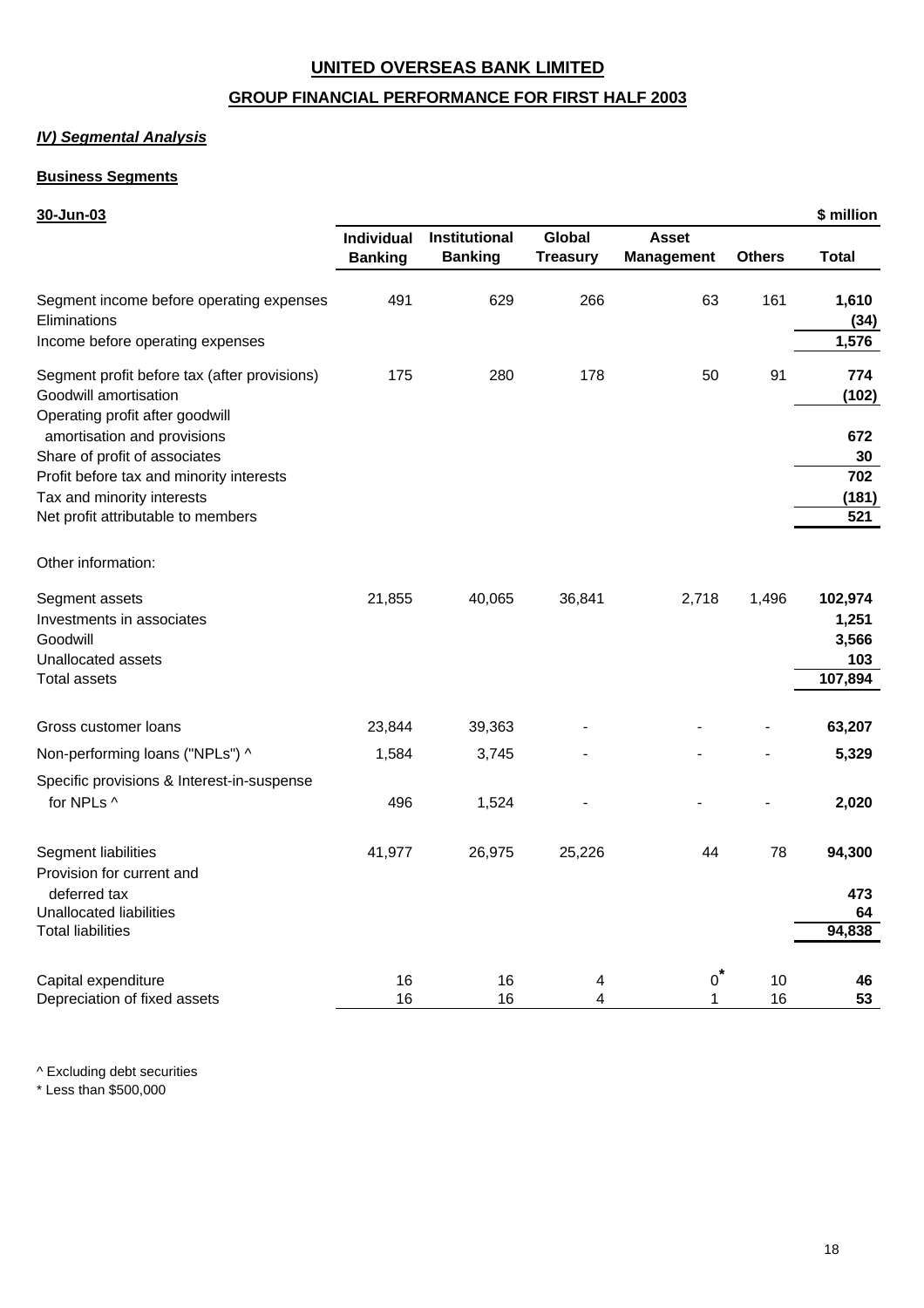### **GROUP FINANCIAL PERFORMANCE FOR FIRST HALF 2003**

#### *IV) Segmental Analysis*

#### **Business Segments**

| 30-Jun-02                                                                                                                               |                       |                          |                    |                     |        | \$ million                                  |
|-----------------------------------------------------------------------------------------------------------------------------------------|-----------------------|--------------------------|--------------------|---------------------|--------|---------------------------------------------|
|                                                                                                                                         | Individual<br>Banking | Institutional<br>Banking | Global<br>Treasury | Asset<br>Management | Others | Total                                       |
| Segment income before operating expenses<br>Eliminations<br>Income before operating expenses                                            | 465                   | 632                      | 223                | 69                  | 142    | 1,531<br>(56)<br>1,475                      |
| Segment profit before tax (after provisions)<br>Goodwill amortisation<br>Operating profit after goodwill<br>amortisation and provisions | 175                   | 330                      | 182                | 31                  | 72     | 790<br>(93)<br>697                          |
| <b>Exceptional items</b><br>Share of profit of associates                                                                               |                       |                          |                    |                     |        | (18)<br>94                                  |
| Profit before tax and minority interests<br>Tax and minority interests<br>Net profit attributable to members                            |                       |                          |                    |                     |        | 773<br>(182)<br>591                         |
| Other information:                                                                                                                      |                       |                          |                    |                     |        |                                             |
| Segment assets<br>Investments in associates<br>Goodwill<br>Unallocated assets<br><b>Total assets</b>                                    | 20,570                | 41,409                   | 37,732             | 2,478               | 1,397  | 103,586<br>1,674<br>3,681<br>155<br>109,096 |
| Gross customer loans                                                                                                                    | 22,770                | 39,899                   |                    |                     |        | 62,669                                      |
| Non-performing loans ("NPLs") ^                                                                                                         | 1,594                 | 4,354                    |                    |                     |        | 5,948                                       |
| Specific provisions & Interest-in-suspense<br>for NPLs ^                                                                                | 437                   | 1,515                    |                    |                     |        | 1,952                                       |
| Segment liabilities<br>Provision for current and                                                                                        | 38,665                | 31,660                   | 25,344             | 110                 | 38     | 95,818                                      |
| deferred tax<br>Unallocated liabilities<br><b>Total liabilities</b>                                                                     |                       |                          |                    |                     |        | 175<br>61<br>96,053                         |
| Capital expenditure                                                                                                                     | 15                    | 19                       | 7                  | 1                   | 5      | 45                                          |
| Depreciation of fixed assets                                                                                                            | 18                    | 18                       | 5                  | 1                   | 20     | 61                                          |

^ Excluding debt securities

Note:

1H02 segment figures as disclosed above have been restated to reflect changes in the cost allocation methodologies and organisation structure introduced in 2003.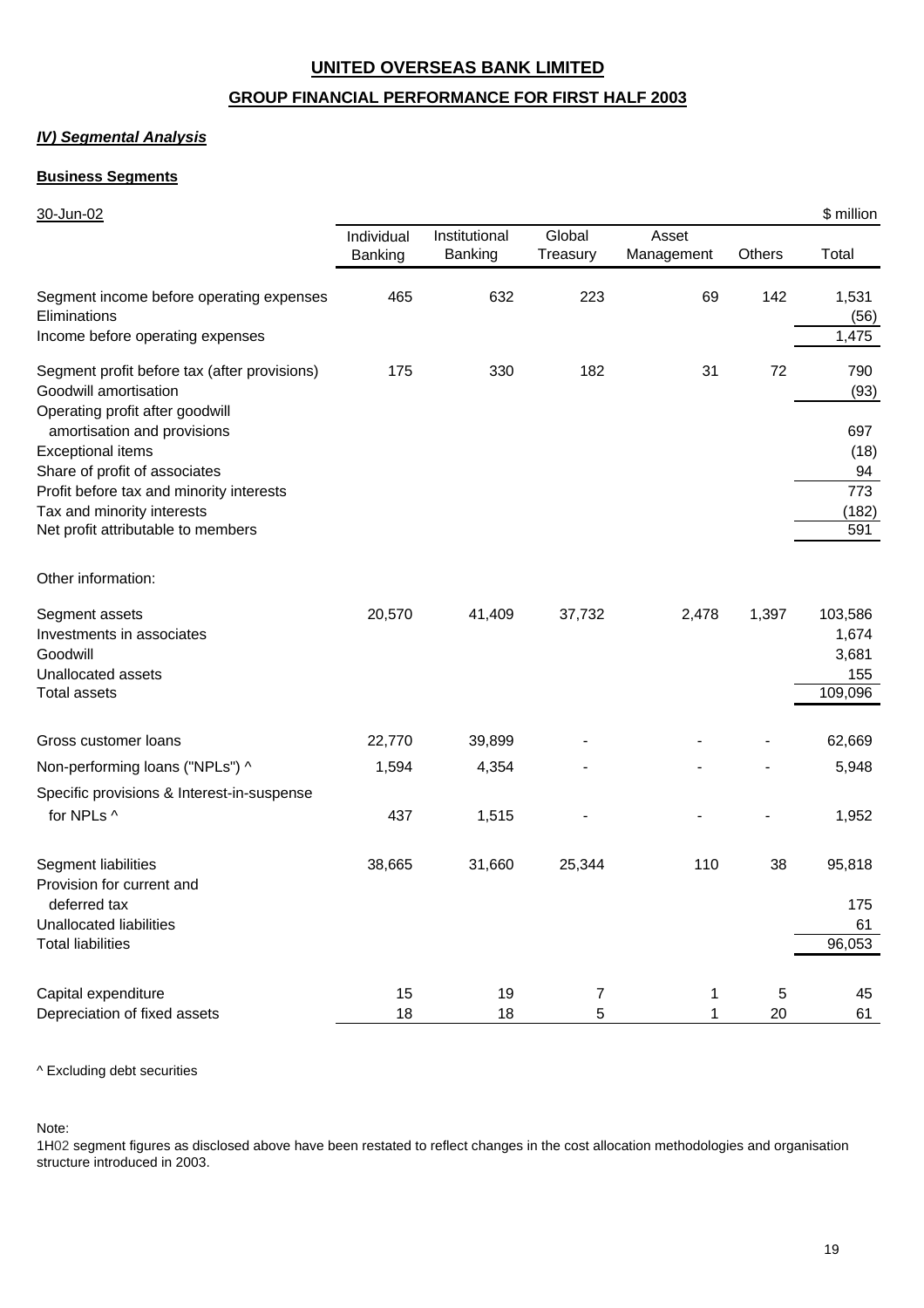### **GROUP FINANCIAL PERFORMANCE FOR FIRST HALF 2003**

### *IV) Segmental Analysis*

#### **Geographical Segments**

The following geographical segment information is based on the location where the transactions and assets are booked. It provides an approximation to geographical segment information that is based on location of customers and assets. The information is stated after elimination of inter-segment transactions.

#### **Income before operating expenses**

|                              | 1st Half   | 1st Half   | 2nd Quarter 1st Quarter 2nd Quarter |            |            |
|------------------------------|------------|------------|-------------------------------------|------------|------------|
|                              | 2003       | 2002       | 2003                                | 2003       | 2002       |
|                              | \$ million | \$ million | \$ million                          | \$ million | \$ million |
| Singapore (including Asian   |            |            |                                     |            |            |
| <b>Currency Units)</b>       | 1,190      | 1,123      | 586                                 | 604        | 573        |
| <b>Other ASEAN countries</b> | 245        | 219        | 127                                 | 117        | 108        |
| Other Asia Pacific countries | 88         | 94         | 47                                  | 41         | 45         |
| Rest of the world            | 54         | 38         | 31                                  | 23         | 19         |
| Total                        | 1,576      | 1,475      | 791                                 | 785        | 745        |

### **Profit before tax**

|                                     | 1st Half<br>2003 | 1st Half<br>2002 | 2nd Quarter 1st Quarter 2nd Quarter<br>2003 | 2003       | 2002       |
|-------------------------------------|------------------|------------------|---------------------------------------------|------------|------------|
|                                     | \$ million       | \$ million       | \$ million                                  | \$ million | \$ million |
| Singapore (including Asian          |                  |                  |                                             |            |            |
| <b>Currency Units)</b>              | 613              | 723              | 267                                         | 347        | 312        |
| <b>Other ASEAN countries</b>        | 113              | 73               | 64                                          | 48         | 39         |
| <b>Other Asia Pacific countries</b> | 38               | 48               | 17                                          | 21         | 23         |
| Rest of the world                   | 40               | 22               | 24                                          | 16         | 11         |
|                                     | 804              | 866              | 372                                         | 432        | 385        |
| Goodwill amortisation               | (102)            | (93)             | (51)                                        | (51)       | (45)       |
| Total                               | 702              | 773              | 321                                         | 381        | 339        |

### **Total assets**

|                              | 30-Jun-03  | 31-Dec-02  | 30-Jun-02  |
|------------------------------|------------|------------|------------|
|                              | \$ million | \$ million | \$ million |
|                              |            |            |            |
| Singapore (including Asian   |            |            |            |
| <b>Currency Units)</b>       | 75,710     | 77,286     | 80,746     |
| <b>Other ASEAN countries</b> | 14,171     | 12,477     | 13,179     |
| Other Asia Pacific countries | 8,862      | 8,365      | 7,415      |
| Rest of the world            | 5,585      | 5,675      | 4,075      |
|                              | 104,328    | 103,803    | 105,415    |
| Goodwill                     | 3,566      | 3,666      | 3,681      |
| Total                        | 107,894    | 107,469    | 109,096    |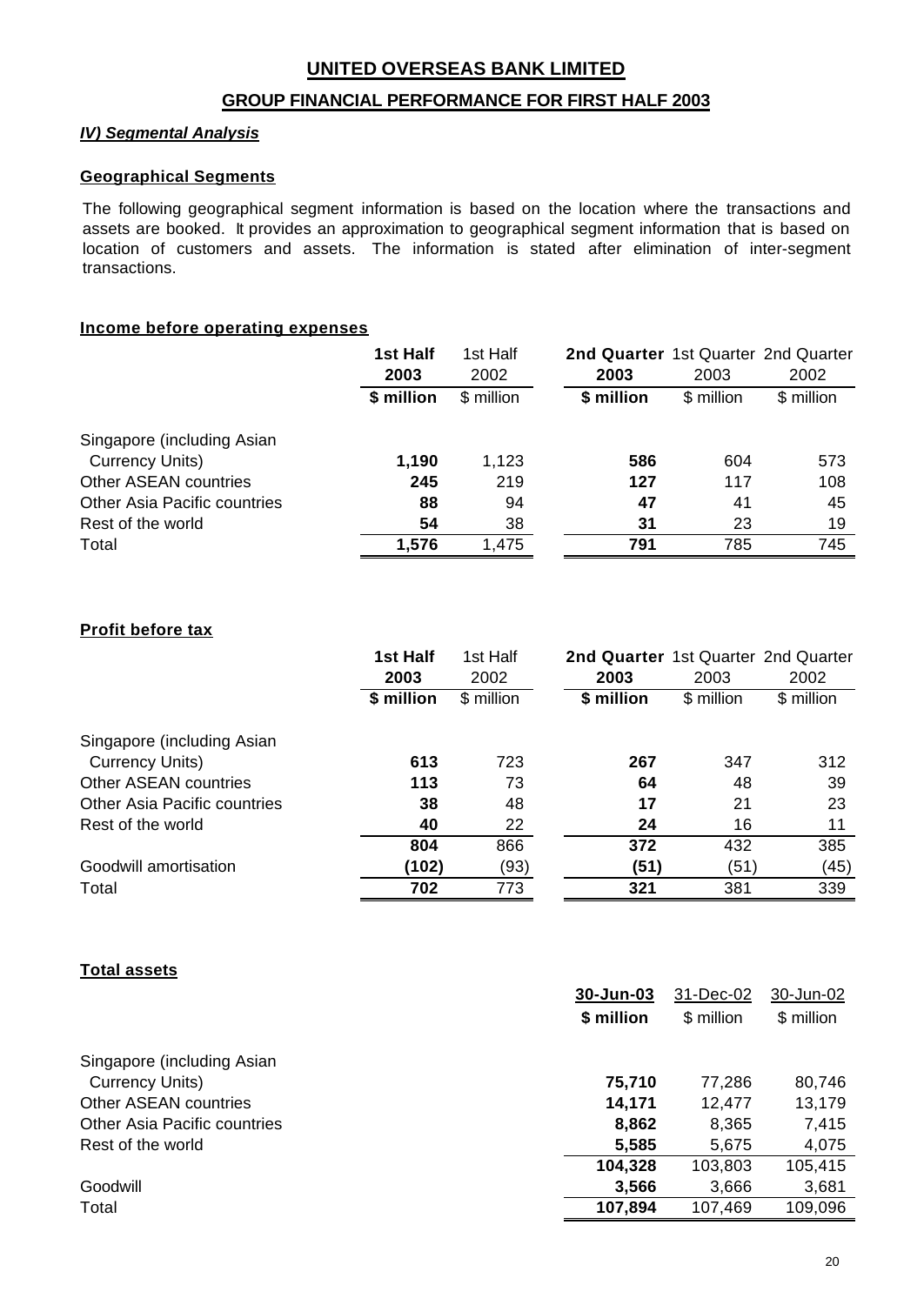### **GROUP FINANCIAL PERFORMANCE FOR FIRST HALF 2003**

### *V) Overview of Balance Sheet*

### **Total Assets**

The Group's total assets as at 30 June 2003 were \$107,894 million, representing an increase of 0.4% over \$107,469 million as at 31 December 2002. The increase came primarily from higher customer loans which were partially offset by lower inter-bank placements and balances. Compared to total assets of \$109,096 million as at 30 June 2002, there was a decrease of 1.1%. The decrease was mainly due to lower inter-bank placements and balances, partially offset by an increase in government and investment securities.

### **Securities\***

Total securities as at 30 June 2003 were \$15,193 million, representing an increase of 7.3% over \$14,159 million as at 31 December 2002 and an increase of 14.1% over \$13,317 million as at 30 June 2002. These came primarily from increased holdings in government securities and investment securities issued by financial institutions.

| <b>Total Securities</b>                 | 30-Jun-03<br>\$ million | 31-Dec-02<br>\$ million | 30-Jun-02<br>\$ million |
|-----------------------------------------|-------------------------|-------------------------|-------------------------|
| Cost                                    |                         |                         |                         |
| Dealing                                 | 980                     | 828                     | 1,381                   |
| Non-dealing                             | 14,363                  | 13.473                  | 12,048                  |
|                                         | 15,343                  | 14.301                  | 13,429                  |
| Less: Provision for diminution in value | (150)                   | (142)                   | (112)                   |
| Net Book Value                          | 15,193                  | 14,159                  | 13,317                  |

|                                    | 30-Jun-03  |       | 31-Dec-02  |       | 30-Jun-02  |       |
|------------------------------------|------------|-------|------------|-------|------------|-------|
| Securities Analysed By Issuer Type | \$ million | %     | \$ million | %     | \$ million | %     |
| Government                         | 10,441     | 68.1  | 9,594      | 67.1  | 8,984      | 66.9  |
| Public sector                      | 6          | 0.0   | 8          | 0.1   | 9          | 0.1   |
| <b>Bank</b>                        | 1,112      | 7.2   | 652        | 4.6   | 762        | 5.7   |
| Corporate                          | 3,497      | 22.8  | 3,564      | 24.9  | 3,390      | 25.2  |
| <b>Others</b>                      | 287        | 1.9   | 483        | 3.3   | 284        | 2.1   |
| Total (at cost)                    | 15,343     | 100.0 | 14,301     | 100.0 | 13,429     | 100.0 |

|                                      |            | 30-Jun-03 |            | 31-Dec-02 |            | 30-Jun-02        |  |
|--------------------------------------|------------|-----------|------------|-----------|------------|------------------|--|
| Securities Analysed By Industry      | \$ million | %         | \$ million | %         | \$ million | %                |  |
| Transport, storage and communication | 328        | 2.3       | 559        | 4.2       | 394        | 3.3 <sub>2</sub> |  |
| Building and construction            | 380        | 2.7       | 321        | 2.4       | 273        | 2.3              |  |
| Manufacturing                        | 565        | 3.9       | 606        | 4.5       | 284        | 2.4              |  |
| <b>Financial institutions</b>        | 2,300      | 16.0      | 1,537      | 11.4      | 1,271      | 10.4             |  |
| General commerce                     | 121        | 0.8       | 72         | 0.5       | 67         | 0.6              |  |
| Government                           | 9,865      | 68.7      | 9,416      | 69.9      | 8,876      | 73.7             |  |
| <b>Others</b>                        | 804        | 5.6       | 962        | 7.1       | 883        | 7.3              |  |
| Non-dealing                          | 14,363     | 100.0     | 13,473     | 100.0     | 12,048     | 100.0            |  |
| Dealing                              | 980        |           | 828        |           | 1,381      |                  |  |
| Total (at cost)                      | 15,343     |           | 14,301     |           | 13,429     |                  |  |

\* Comprise Singapore and other government securities, and dealing and investment securities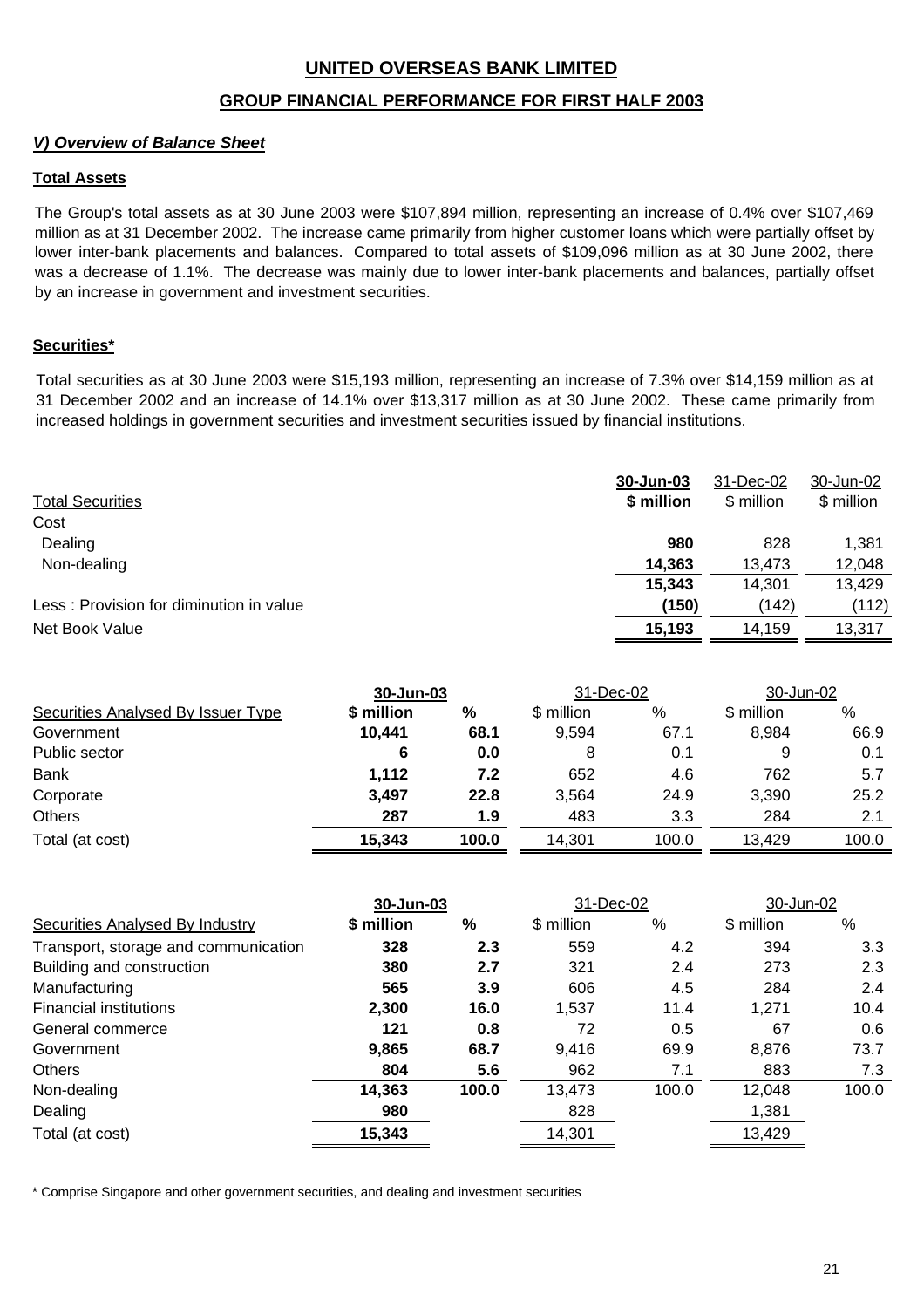### **GROUP FINANCIAL PERFORMANCE FOR FIRST HALF 2003**

### *V) Overview of Balance Sheet*

#### **Customer Loans**

Net loans and advances to customers as at 30 June 2003 were \$59,760 million, representing an increase of 1.5% over \$58,884 million as at 31 December 2002, and an increase of 0.8% over \$59,289 million as at 30 June 2002. The increase came from all categories of loans except for overdraft portfolio.

|                                              | 30-Jun-03  | 31-Dec-02  | 30-Jun-02  |
|----------------------------------------------|------------|------------|------------|
| Customer Loans Analysed By Type              | \$ million | \$ million | \$ million |
| Housing loans                                | 14.287     | 13.841     | 13,603     |
| Term loans                                   | 35,910     | 35.253     | 35,676     |
| Trade financing                              | 3,193      | 2,915      | 2,756      |
| Overdrafts                                   | 9.817      | 10.330     | 10,634     |
| Total gross customer loans                   | 63,207     | 62,339     | 62,669     |
| Less: General provisions                     | (1, 427)   | (1, 425)   | (1, 428)   |
| Specific provisions and Interest-in-suspense | (2,020)    | (2,030)    | (1,952)    |
| Total net customer loans                     | 59,760     | 58.884     | 59.289     |

|                                       | 30-Jun-03  |       | 31-Dec-02  |       | 30-Jun-02  |       |
|---------------------------------------|------------|-------|------------|-------|------------|-------|
| Gross Customer Loans Analysed By      | \$ million | %     | \$ million | %     | \$ million | %     |
| Industry                              |            |       |            |       |            |       |
| Transport, storage and communication  | 2.015      | 3.2   | 2,058      | 3.3   | 2.013      | 3.2   |
| Building and construction             | 8,148      | 12.9  | 9.148      | 14.7  | 9,673      | 15.4  |
| Manufacturing                         | 5,562      | 8.8   | 5,392      | 8.6   | 5.575      | 8.9   |
| Non-bank financial institutions       | 11,306     | 17.9  | 10,809     | 17.3  | 10,998     | 17.6  |
| General commerce                      | 6,085      | 9.6   | 6,200      | 10.0  | 6,298      | 10.1  |
| Professionals and private individuals | 9,557      | 15.1  | 9,335      | 15.0  | 9.167      | 14.6  |
| Housing loans                         | 14,287     | 22.6  | 13,841     | 22.2  | 13,603     | 21.7  |
| <b>Others</b>                         | 6,247      | 9.9   | 5,556      | 8.9   | 5,342      | 8.5   |
| Total gross customer loans            | 63,207     | 100.0 | 62,339     | 100.0 | 62,669     | 100.0 |

|                                                                         | 30-Jun-03  |       | 31-Dec-02  |       | 30-Jun-02  |       |
|-------------------------------------------------------------------------|------------|-------|------------|-------|------------|-------|
| Gross Customer Loans Analysed By<br>Currency and Fixed / Variable Rates | \$ million | %     | \$ million | %     | \$ million | %     |
| <b>Fixed Rate</b>                                                       |            |       |            |       |            |       |
| Singapore Dollars                                                       | 14,529     | 23.0  | 13,724     | 22.0  | 13,054     | 20.8  |
| <b>US Dollars</b>                                                       | 933        | 1.5   | 747        | 1.2   | 484        | 0.8   |
| Malaysian Ringgit                                                       | 183        | 0.3   | 166        | 0.3   | 139        | 0.2   |
| Hong Kong Dollars                                                       | 46         | 0.1   | 40         | 0.1   | 44         | 0.1   |
| Thai Baht                                                               | 758        | 1.2   | 534        | 0.8   | 488        | 0.8   |
| <b>Others</b>                                                           | 1,236      | 1.9   | 1,059      | 1.7   | 920        | 1.4   |
| Sub-total                                                               | 17,685     | 28.0  | 16,270     | 26.1  | 15,129     | 24.1  |
| Variable Rate                                                           |            |       |            |       |            |       |
| Singapore Dollars                                                       | 26,498     | 41.9  | 27,645     | 44.3  | 28,547     | 45.6  |
| <b>US Dollars</b>                                                       | 7,131      | 11.3  | 7,391      | 11.9  | 8,095      | 12.9  |
| Malaysian Ringgit                                                       | 6,188      | 9.8   | 5,762      | 9.2   | 5,759      | 9.2   |
| Hong Kong Dollars                                                       | 1,123      | 1.8   | 1,426      | 2.3   | 1,501      | 2.4   |
| Thai Baht                                                               | 541        | 0.8   | 501        | 0.8   | 486        | 0.8   |
| <b>Others</b>                                                           | 4,041      | 6.4   | 3,344      | 5.4   | 3,152      | 5.0   |
| Sub-total                                                               | 45,522     | 72.0  | 46,069     | 73.9  | 47,540     | 75.9  |
| Total                                                                   | 63,207     | 100.0 | 62,339     | 100.0 | 62,669     | 100.0 |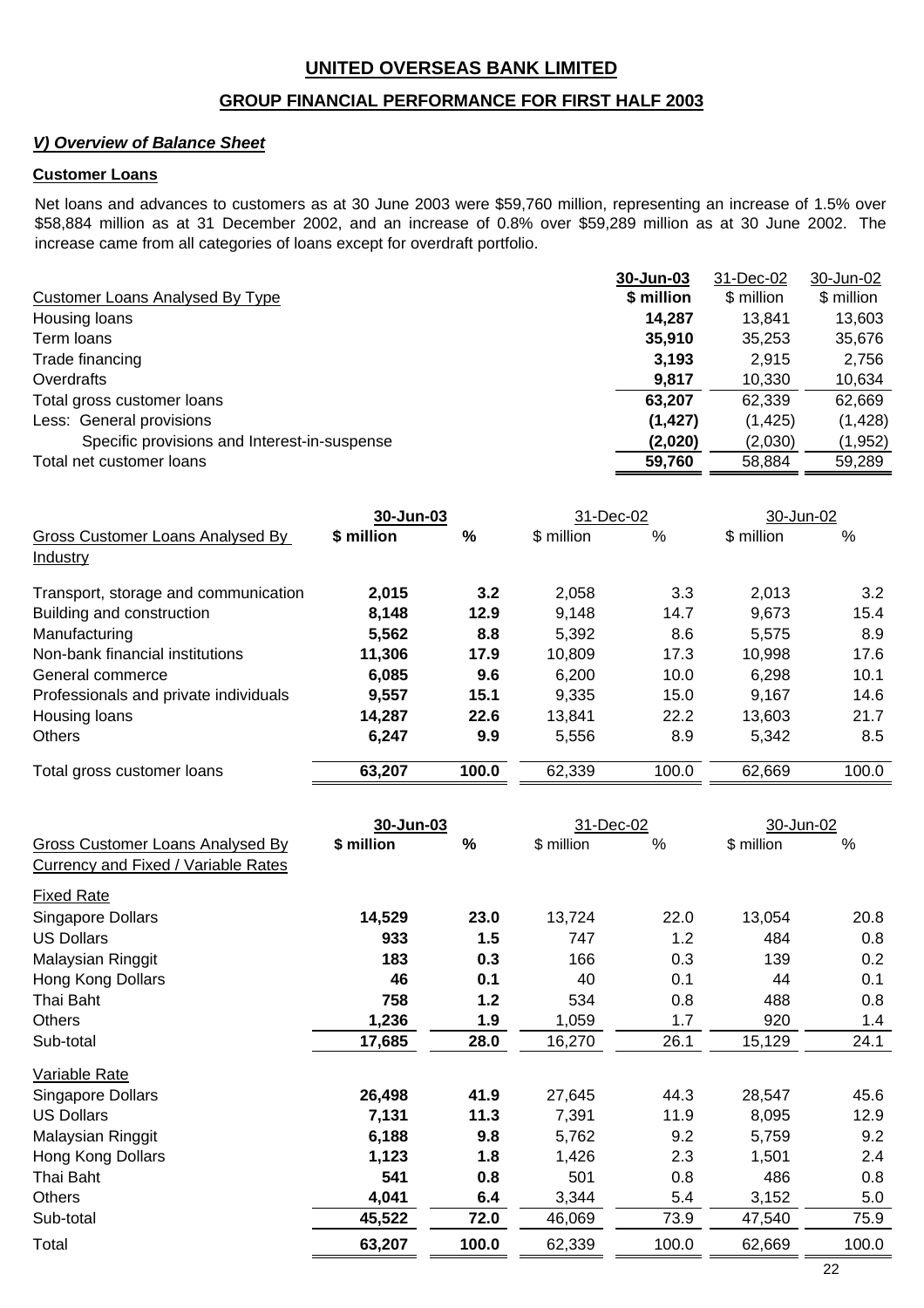### **GROUP FINANCIAL PERFORMANCE FOR FIRST HALF 2003**

### *V) Overview of Balance Sheet*

#### **Customer Loans (cont'd)**

|            | 30-Jun-03 |            | 31-Dec-02 |            | 30-Jun-02 |  |
|------------|-----------|------------|-----------|------------|-----------|--|
| \$ million | %         | \$ million | %         | \$ million | %         |  |
|            |           |            |           |            |           |  |
| 30,183     | 47.8      | 29,394     | 47.2      | 30,133     | 48.1      |  |
| 10,071     | 15.9      | 10,045     | 16.1      | 9,468      | 15.1      |  |
| 5,950      | 9.4       | 6,627      | 10.6      | 7.056      | 11.3      |  |
| 17,003     | 26.9      | 16,273     | 26.1      | 16,012     | 25.5      |  |
| 63,207     | 100.0     | 62,339     | 100.0     | 62,669     | 100.0     |  |
|            |           |            |           |            |           |  |

#### **Deposits**

Total deposits as at 30 June 2003 were \$85,569 million, representing a decrease of 1.9% over \$87,221 million as at 31 December 2002, and a decrease of 2.7% over \$87,951 million as at 30 June 2002. The decrease was mainly due to lower bankers' deposits and customer fixed deposits, partially offset by higher savings and other deposits.

As at 30 June 2003, customer deposits accounted for 78.1% of total deposits.

|                                                   |            | 30-Jun-03 |            | 31-Dec-02 |            | 30-Jun-02 |  |
|---------------------------------------------------|------------|-----------|------------|-----------|------------|-----------|--|
| Deposits Analysed By Type                         | \$ million | %         | \$ million | $\%$      | \$ million | %         |  |
| Bankers' deposits<br><b>Customer deposits</b>     | 18,741     | 21.9      | 19,302     | 22.1      | 19,871     | 22.6      |  |
| <b>Fixed deposits</b>                             | 45,624     | 53.3      | 47,287     | 54.2      | 47,899     | 54.5      |  |
| Savings and other deposits                        | 21,204     | 24.8      | 20,632     | 23.7      | 20,180     | 22.9      |  |
|                                                   | 66,828     | 78.1      | 67,919     | 77.9      | 68,079     | 77.4      |  |
| Total                                             | 85,569     | 100.0     | 87,221     | 100.0     | 87,951     | 100.0     |  |
|                                                   | 30-Jun-03  |           | 31-Dec-02  |           | 30-Jun-02  |           |  |
| Deposits Analysed By<br><b>Remaining Maturity</b> | \$ million | %         | \$ million | $\%$      | \$ million | %         |  |
| Within 1 year                                     | 84,460     | 98.7      | 86,324     | 99.0      | 87,177     | 99.1      |  |
| Over 1 year but within 3 years                    | 729        | 0.8       | 743        | 0.8       | 624        | 0.7       |  |
| Over 3 years but within 5 years                   | 306        | 0.4       | 80         | 0.1       |            | 0.0       |  |
| Over 5 years                                      | 74         | 0.1       | 74         | 0.1       | 149        | 0.2       |  |
| Total                                             | 85,569     | 100.0     | 87,221     | 100.0     | 87,951     | 100.0     |  |

#### **Loans / Deposits Ratio\***

Loans-to-deposits ratio was 89.4% as at 30 June 2003, representing an increase of 2.7% points over 86.7% as at 31 December 2002, and an increase of 2.3% points over 87.1% as at 30 June 2002.



\* Loans refer to net customer loans while Deposits refer to customer deposits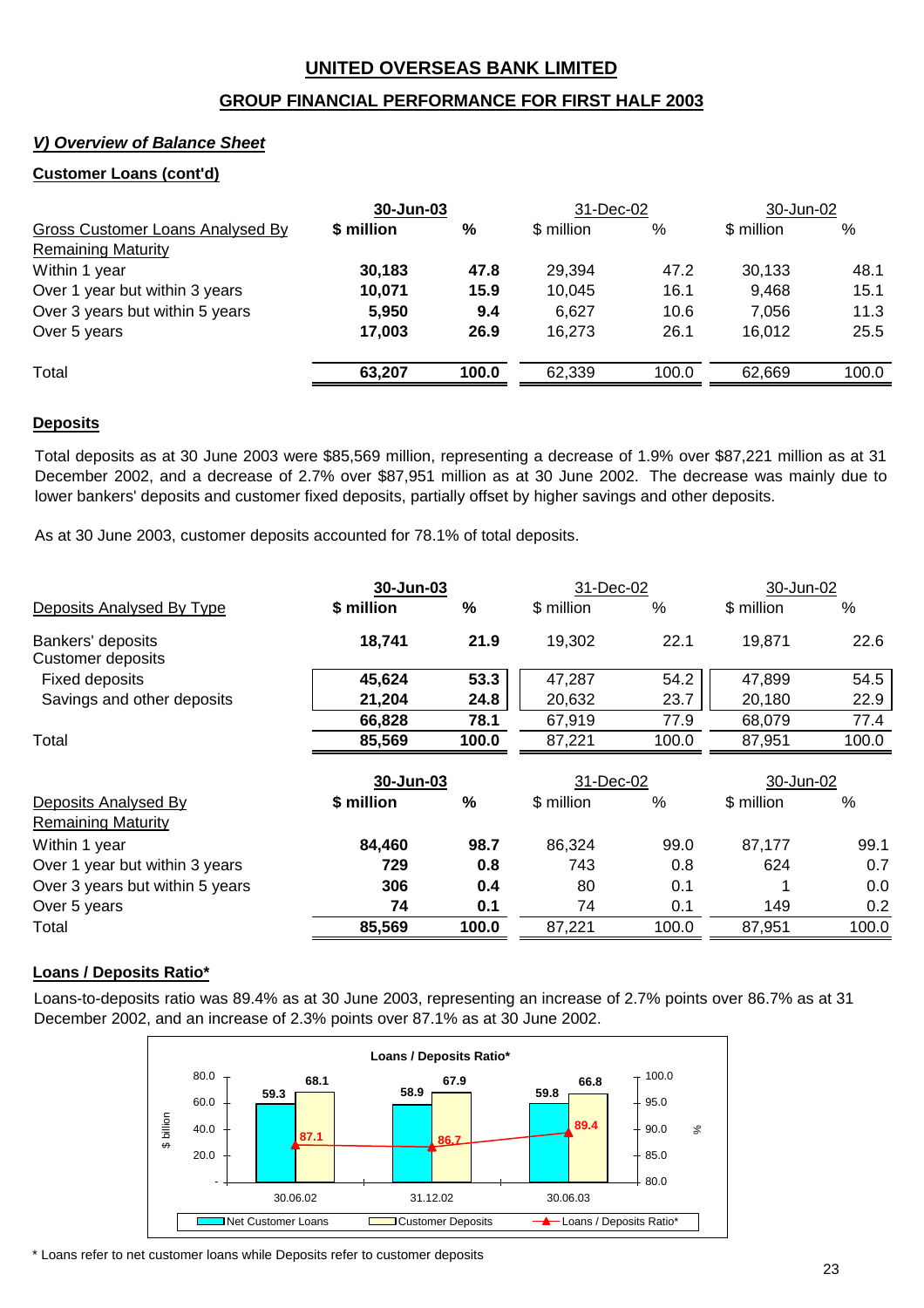### **GROUP FINANCIAL PERFORMANCE FOR FIRST HALF 2003**

### *V) Overview of Balance Sheet*

|     | <b>Debts Issued</b>                                                                                  | 30-Jun-03<br>\$ million | 31-Dec-02<br>\$ million | 30-Jun-02<br>\$ million |
|-----|------------------------------------------------------------------------------------------------------|-------------------------|-------------------------|-------------------------|
| (a) | <b>Subordinated Notes</b>                                                                            |                         |                         |                         |
|     | S\$1.3 billion 4.95% Subordinated Notes due 2016<br>Callable with Step-up in 2011 ("S\$ Notes")      | 1,300                   | 1,300                   | 1,300                   |
|     | US\$1 billion 4.50% Subordinated Notes due 2013<br>("US\$ Notes")                                    | 1,761                   |                         |                         |
|     | US\$ Subordinated Floating Rate Notes due 2011<br>Callable in 2002 ("US\$ Floating Rate Notes")      | 3,061                   | 1,300                   | 1,442<br>2,742          |
|     | Unamortised discount and expenses incurred in connection<br>with the issue of the subordinated notes | (11)                    | (6)                     | (7)                     |
| (b) | <b>Asset Backed Commercial Papers ("ABCPs")</b>                                                      | 3,050                   | 1,294                   | 2,735                   |
|     | S\$ ABCPs<br><b>US\$ ABCPs</b>                                                                       | 754<br>216              | 642<br>211              | 501<br>18               |
|     |                                                                                                      | 970                     | 852                     | 518                     |
| (c) | Others                                                                                               | 262                     |                         |                         |
|     | Total                                                                                                | 4,281                   | 2,147                   | 3,253                   |

(a) The S\$ Notes were issued at par on 30 September 2001 and mature on 30 September 2016. The S\$ Notes may be redeemed at par at the option of the Bank, in whole but not in part, on 30 September 2011 or at any interest payment date in the event of certain changes to the tax laws of Singapore, subject to the prior approval of the Monetary Authority of Singapore and certain other conditions. Interest is payable semi-annually at 4.95% per annum up to and including 29 September 2011. From and including 30 September 2011, interest is payable semiannually at a fixed rate equal to the five-year Singapore Dollar Interest Rate Swap (Offer Rate) as at 30 September 2011 plus 2.25% per annum.

The Bank has entered into interest rate swaps to manage the interest rate risk arising from the S\$ Notes.

The US\$ Notes were issued at 99.96% on 30 June 2003 and mature on 2 July 2013. These fixed rate notes may be redeemed at par at the option of the Bank, in whole, in the event of certain changes to the tax laws of Singapore, subject to the prior approval of the Monetary Authority of Singapore and certain other conditions. Interest is payable semi-annually on 2 January and 2 July of each year, beginning 2 January 2004, at the rate of 4.50% per annum.

The US\$ Floating Rate Notes were issued at par on 19 September 2001 and were fully redeemed on 26 March 2002 and 19 September 2002. Interest was payable quarterly at the three-month US\$ LIBOR plus 2.28% per annum.

The S\$ Notes, US\$ Notes and US\$ Floating Rate Notes are unsecured.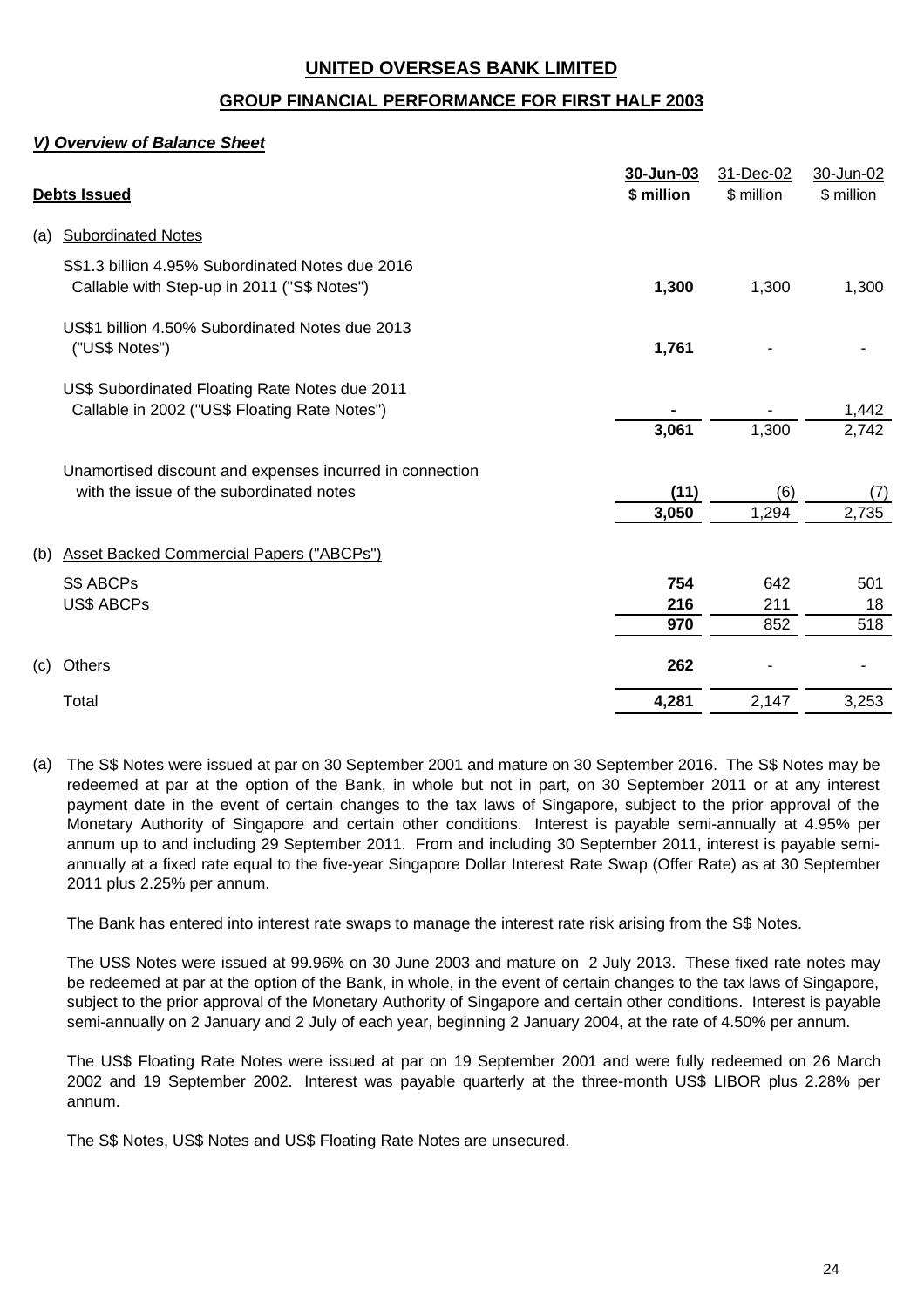### **GROUP FINANCIAL PERFORMANCE FOR FIRST HALF 2003**

### *V) Overview of Balance Sheet*

#### **Debts Issued (cont'd)**

(b) The ABCPs were issued in relation to a \$1 billion ABCP programme carried out by Archer 1 Limited, a special purpose entity (SPE). The ABCPs have maturity of less than one year, and are secured by a first floating charge in favour of the trustee, Bermuda Trust (Singapore) Limited, on all assets of the SPE. These assets have been included in the assets of the Group.

Interest rates of the S\$ ABCPs and US\$ ABCPs range from 1.15% to 1.6% (31 December 2002: 1.5% to 1.9%) per annum and 1.7% to 1.8% (31 December 2002: 2.1% to 2.45%) per annum respectively.

The holders of the ABCPs are entitled to receive payment comprising both the principal and interest as contracted in the ABCPs but only to the extent that there are available resources in the SPE to meet those payments. The holders of the ABCPs have no recourse to the Group.

The SPE intends to issue new ABCPs upon the maturity of outstanding ABCPs for as long as the SPE intends to carry on its principal activity of investment holding.

(c) Other debts issued comprise index-linked notes and credit-linked notes.

#### **Shareholders' Funds**

Shareholders' funds as at 30 June 2003 was \$12,910 million, representing an increase of 2.0% over \$12,653 million as at 31 December 2002, and an increase of 1.1% over \$12,768 million as at 30 June 2002. The increase was largely contributed by retained profits.

Unrealised revaluation surplus on properties and long-term investments amounted to \$1,386 million as at 30 June 2003. The revaluation surplus was not incorporated into the Group's accounts.

|                                                                    | 30-Jun-03<br>\$ million | 31-Dec-02<br>\$ million | 30-Jun-02<br>\$ million |
|--------------------------------------------------------------------|-------------------------|-------------------------|-------------------------|
| Shareholders' Funds per book                                       | 12,910                  | 12,653                  | 12,768                  |
| Add: Revaluation Surplus on properties and long term investments** | 1,386                   | 1,186                   | 1,492                   |
| Shareholders' Funds including Revaluation Surplus                  | 14,296                  | 13,839                  | 14,260                  |
| Per Share (in \$)<br>NAV per book<br><b>Revaluation Surplus</b>    | 8.21<br>0.88            | 8.05<br>0.76            | 8.12<br>0.95            |
| <b>Revalued NAV</b>                                                | 9.10                    | 8.81                    | 9.07                    |

\*\* Excluding the revaluation surplus / deficit on investments in associates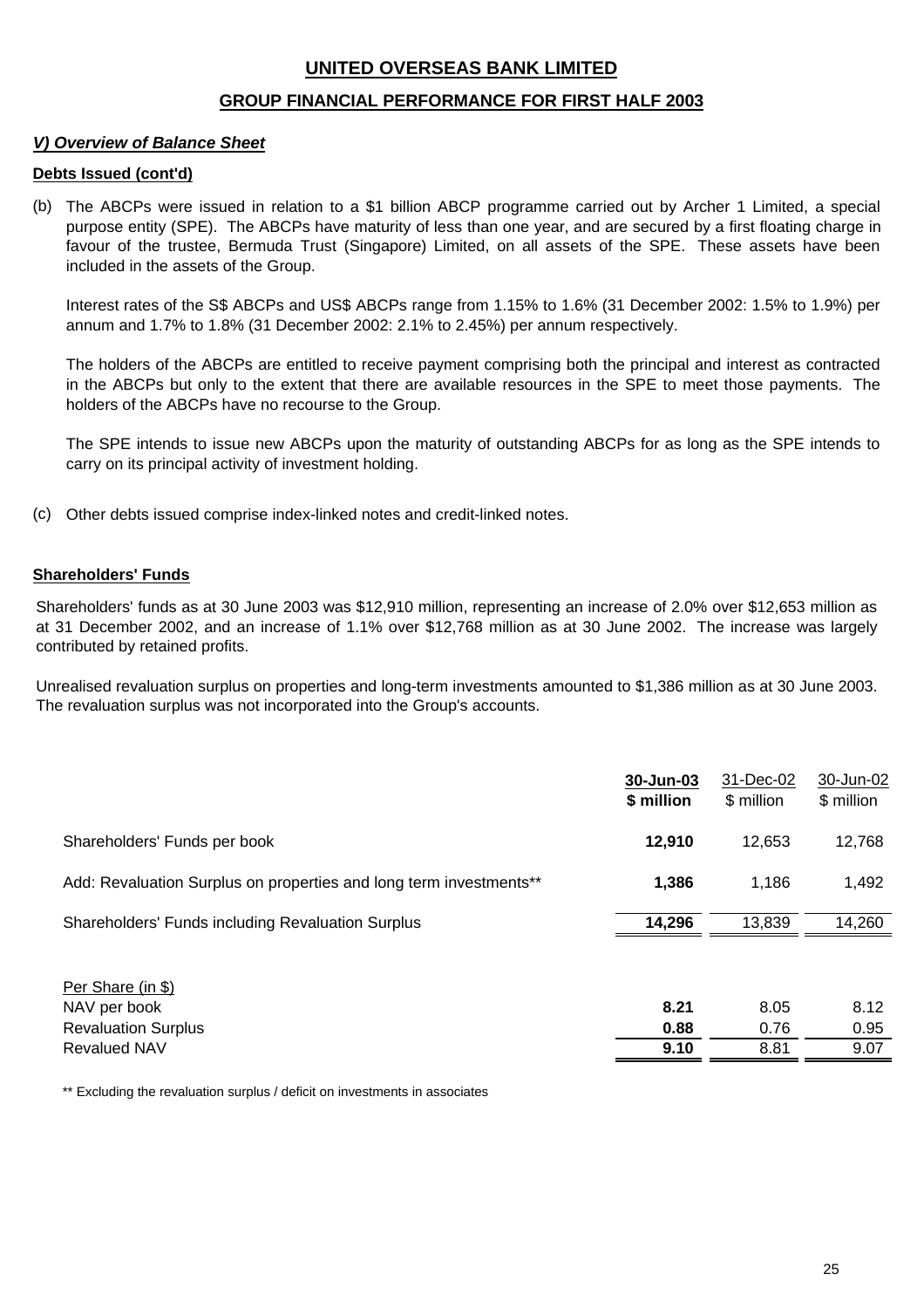### **GROUP FINANCIAL PERFORMANCE FOR FIRST HALF 2003**

### *VI) Capital Adequacy Ratio - BIS Basis*

The Capital Adequacy Ratios of the Group were computed in accordance with the guidelines issued by the Basle Committee on Banking Supervision. The Group's capital management policy is to maintain a strong capital position to support its growth, both organically and through acquisitions.

On 30 June 2003, the Bank issued US\$1 billion 4.50% Subordinated Notes due 2013 ("US\$ Notes"). On 22 July 2003, the Monetary Authority of Singapore approved the US\$ Notes to qualify as Upper Tier II Capital. Including the US\$ Notes as Upper Tier II Capital, the Group's Capital Adequacy Ratio measured under the Bank for International Settlements ("BIS") guidelines would increase from 15.4% to 17.8% as at 30 June 2003.

|                                                    | Including         | <b>Excluding</b>  |            |            |
|----------------------------------------------------|-------------------|-------------------|------------|------------|
|                                                    | <b>US\$ Notes</b> | <b>US\$ Notes</b> |            |            |
|                                                    | 30-Jun-03         | 30-Jun-03         | 31-Dec-02  | 30-Jun-02  |
|                                                    | \$ million        | \$ million        | \$ million | \$ million |
| <b>Capital</b>                                     |                   |                   |            |            |
| Tier 1 - Core Capital                              |                   |                   |            |            |
| Share capital                                      | 1,572             | 1,572             | 1,572      | 1,572      |
| <b>Disclosed reserves</b>                          | 11,188            | 11,188            | 10,956     | 10,974     |
| Minority interests                                 | 146               | 146               | 150        | 275        |
| Less: Goodwill                                     | (3, 584)          | (3, 584)          | (3,684)    | (3,681)    |
|                                                    | 9,322             | 9,322             | 8,994      | 9,140      |
| Tier 2 - Supplementary Capital                     |                   |                   |            |            |
| Revaluation reserves on investments                |                   |                   |            |            |
| and properties <sup>(1)</sup>                      | 371               | 371               | 349        | 576        |
| General loan loss provision <sup>(2)</sup>         | 944               | 944               | 920        | 964        |
| Subordinated notes                                 | 3,050             | 1,295             | 1,294      | 2,735      |
|                                                    | 4,365             | 2,610             | 2,563      | 4,275      |
|                                                    |                   |                   |            |            |
| Deductions against Capital <sup>(3)</sup><br>Less: | (268)             | (268)             | (337)      | (156)      |
|                                                    |                   |                   |            |            |
| <b>Total Capital</b>                               | 13,419            | 11,664            | 11,220     | 13,259     |
| Risk-Weighted Assets (including market risk)       | 75,552            | 75,552            | 73,574     | 77,134     |
|                                                    |                   |                   |            |            |
| <b>Capital Adequacy Ratios</b>                     |                   |                   |            |            |
| Tier 1                                             | 12.3%             | 12.3%             | 12.2%      | 11.8%      |
| <b>Total Capital</b>                               | 17.8%             | 15.4%             | 15.3%      | 17.2%      |

 $(1)$  After discount of 55% in accordance with BIS guidelines

 $(2)$  Excluding specific and earmarked provisions

 $(3)$  Including capital deductions for certain investments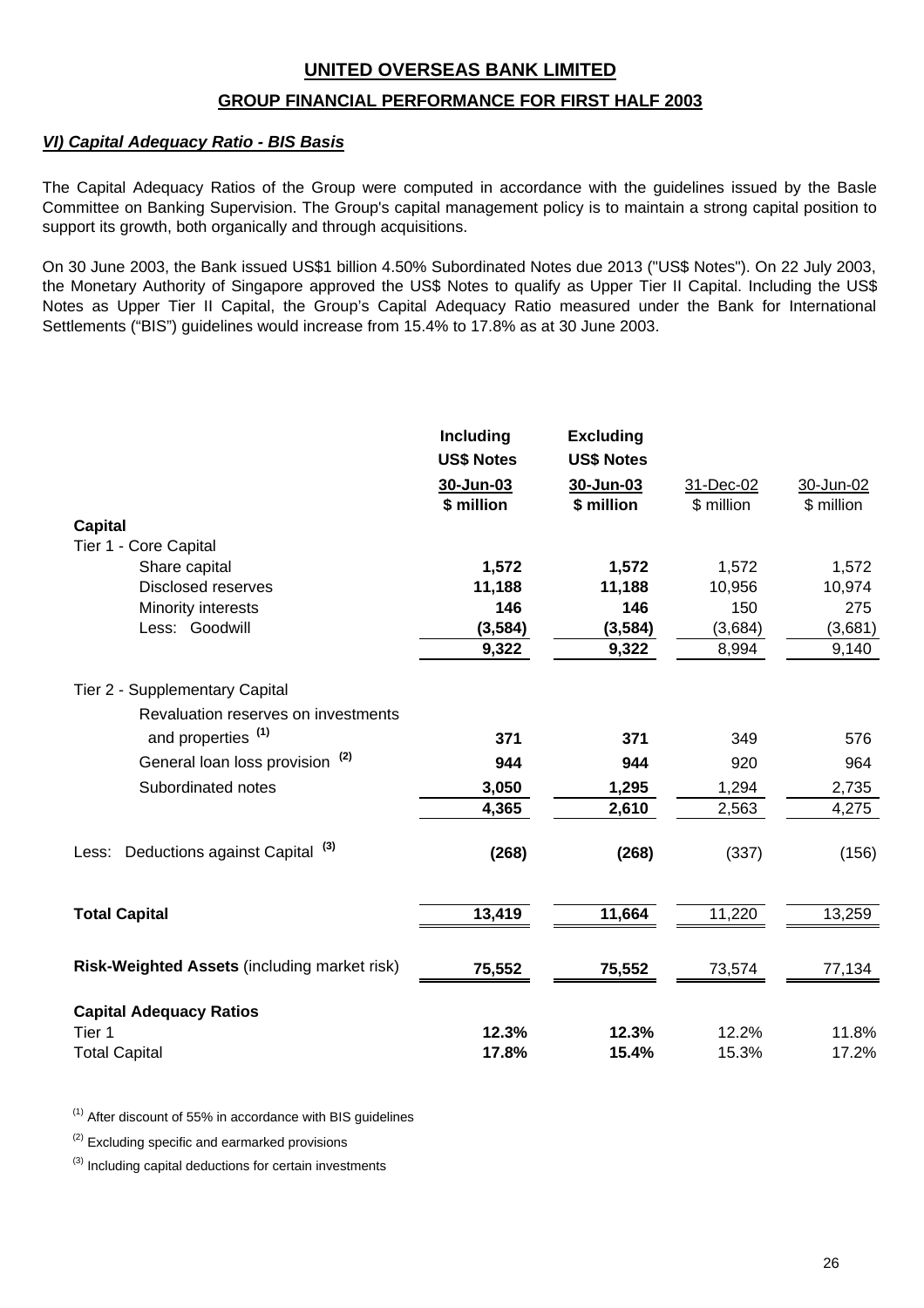# **GROUP FINANCIAL PERFORMANCE FOR FIRST HALF 2003**

### *VII) Exposure By Country of Operations*

The Group's total direct net exposure to the countries outside Singapore in which it has a presence amounted to \$30.9 billion as at 30 June 2003, or 28.7% of Group total assets. Exposure (excluding contingent items) reported is categorised into loans and advances to customers, balances due from governments, balances due from banks incorporated in the country, and investments.

#### **Exposure to the Five Regional Countries, Greater China and Others**

|                       | <b>Loans and Debt Securities</b> |                   |             |                    | less: Loans/ | <b>Net Exposure</b>                                           |              | р шшион                           |                                         |
|-----------------------|----------------------------------|-------------------|-------------|--------------------|--------------|---------------------------------------------------------------|--------------|-----------------------------------|-----------------------------------------|
|                       | Non-<br><b>Bank</b>              | <b>Government</b> | <b>Bank</b> | <b>Investments</b> | <b>Total</b> | <b>Investments</b><br>in<br><b>Subsidiaries</b><br>& Branches | <b>Total</b> | % of Group<br><b>Total Assets</b> | <b>Contingent</b><br><b>Liabilities</b> |
| <b>Malaysia</b>       |                                  |                   |             |                    |              |                                                               |              |                                   |                                         |
| 30-Jun-03             | 6,560                            | 2,917             | 3,354       | 537                | 13,368       | 2,007                                                         | 11,361       | 10.5                              | 1,027                                   |
| 31-Dec-02             | 6,164                            | 1,990             | 2,381       | 530                | 11,065       | 1,498                                                         | 9,567        | 8.9                               | 1,032                                   |
| 30-Jun-02             | 6,014                            | 2,648             | 2,229       | 615                | 11,506       | 1,286                                                         | 10,220       | 9.4                               | 872                                     |
| Indonesia             |                                  |                   |             |                    |              |                                                               |              |                                   |                                         |
| 30-Jun-03             | 438                              | 147               | 66          | 77                 | 728          | 50                                                            | 678          | 0.6                               | 73                                      |
| 31-Dec-02             | 444                              | 127               | 106         | 74                 | 751          | 50                                                            | 701          | 0.6                               | 67                                      |
| 30-Jun-02             | 449                              | 141               | 98          | 55                 | 743          | 32                                                            | 711          | 0.6                               | 48                                      |
| Philippines           |                                  |                   |             |                    |              |                                                               |              |                                   |                                         |
| 30-Jun-03             | 263                              | 243               | 68          | 28                 | 602          | 74                                                            | 528          | 0.5                               | 60                                      |
| 31-Dec-02             | 254                              | 225               | 44          | 10                 | 533          | 31                                                            | 502          | 0.5                               | 56                                      |
| 30-Jun-02             | 290                              | 200               | 42          | 43                 | 575          | 66                                                            | 509          | 0.5                               | 47                                      |
| <b>Thailand</b>       |                                  |                   |             |                    |              |                                                               |              |                                   |                                         |
| 30-Jun-03             | 1,435                            | 860               | 154         | 201                | 2,650        | 232                                                           | 2,418        | 2.2                               | 303                                     |
| 31-Dec-02             | 1,178                            | 1,177             | 112         | 200                | 2,667        | 194                                                           | 2,473        | 2.3                               | 285                                     |
| 30-Jun-02             | 1,127                            | 1,355             | 279         | 174                | 2,935        | 325                                                           | 2,610        | 2.4                               | 285                                     |
| South Korea           |                                  |                   |             |                    |              |                                                               |              |                                   |                                         |
| 30-Jun-03             | 51                               | 1,221             | 1,144       | 154                | 2,570        | 10                                                            | 2,560        | 2.4                               | 94                                      |
| 31-Dec-02             | 45                               | 591               | 1,354       | 95                 | 2,085        | 12                                                            | 2,073        | 1.9                               | 253                                     |
| 30-Jun-02             | 63                               | 241               | 1,329       | 204                | 1,837        | 404                                                           | 1,433        | 1.3                               | 132                                     |
| <b>Total Regional</b> |                                  |                   |             |                    |              |                                                               |              |                                   |                                         |
| <b>Countries</b>      |                                  |                   |             |                    |              |                                                               |              |                                   |                                         |
| 30-Jun-03             | 8,747                            | 5,388             | 4,786       | 997                | 19,918       | 2,373                                                         | 17,545       | 16.2                              | 1,557                                   |
| 31-Dec-02             | 8,085                            | 4,110             | 3,997       | 909                | 17,101       | 1,785                                                         | 15,316       | 14.2                              | 1,693                                   |
| 30-Jun-02             | 7,943                            | 4,585             | 3,977       | 1,091              | 17,596       | 2,113                                                         | 15,483       | 14.2                              | 1,384                                   |
| <b>Greater China</b>  |                                  |                   |             |                    |              |                                                               |              |                                   |                                         |
| 30-Jun-03             | 2,147                            | 125               | 4,523       | 389                | 7,184        | 2,589                                                         | 4,595        | 4.3                               | 498                                     |
| 31-Dec-02             | 2,482                            | 233               | 4,311       | 632                | 7,658        | 2,536                                                         | 5,122        | 4.8                               | 504                                     |
| 30-Jun-02             | 2,798                            | 112               | 3,884       | 539                | 7,333        | 2,501                                                         | 4,832        | 4.4                               | 451                                     |
| Other OECD            |                                  |                   |             |                    |              |                                                               |              |                                   |                                         |
| 30-Jun-03             | 5,086                            | 342               | 3,613       | 670                | 9,711        | 1,137                                                         | 8,574        | 7.9                               | 1,484                                   |
| 31-Dec-02             | 4,847                            | 105               | 4,647       | 687                | 10,286       | 1,862                                                         | 8,424        | 7.8                               | 878                                     |
| 30-Jun-02             | 4,151                            | 51                | 3,645       | 547                | 8,394        | 1,010                                                         | 7,384        | 6.8                               | 908                                     |
| <b>Others</b>         |                                  |                   |             |                    |              |                                                               |              |                                   |                                         |
| 30-Jun-03             | 154                              | 11                | 51          | 1                  | 217          | 7                                                             | 210          | 0.2                               | 39                                      |
| 31-Dec-02             | 154                              | 11                | 35          | 4                  | 204          | 4                                                             | 200          | 0.2                               | 47                                      |
| 30-Jun-02             | 161                              | 11                | 36          | 5                  | 213          | 4                                                             | 209          | 0.2                               | 22                                      |
| <b>Grand Total</b>    |                                  |                   |             |                    |              |                                                               |              |                                   |                                         |
| 30-Jun-03             | 16,134                           | 5,866             | 12,973      | 2,057              | 37,030       | 6,106                                                         | 30,924       | 28.7                              | 3,578                                   |
| 31-Dec-02             | 15,568                           | 4,459             | 12,990      | 2,232              | 35,249       | 6,187                                                         | 29,062       | 27.0                              | 3,122                                   |
| 30-Jun-02             | 15,053                           | 4,759             | 11,542      | 2,182              | 33,536       | 5,628                                                         | 27,908       | 25.6                              | 2,765                                   |

 $\phi$  million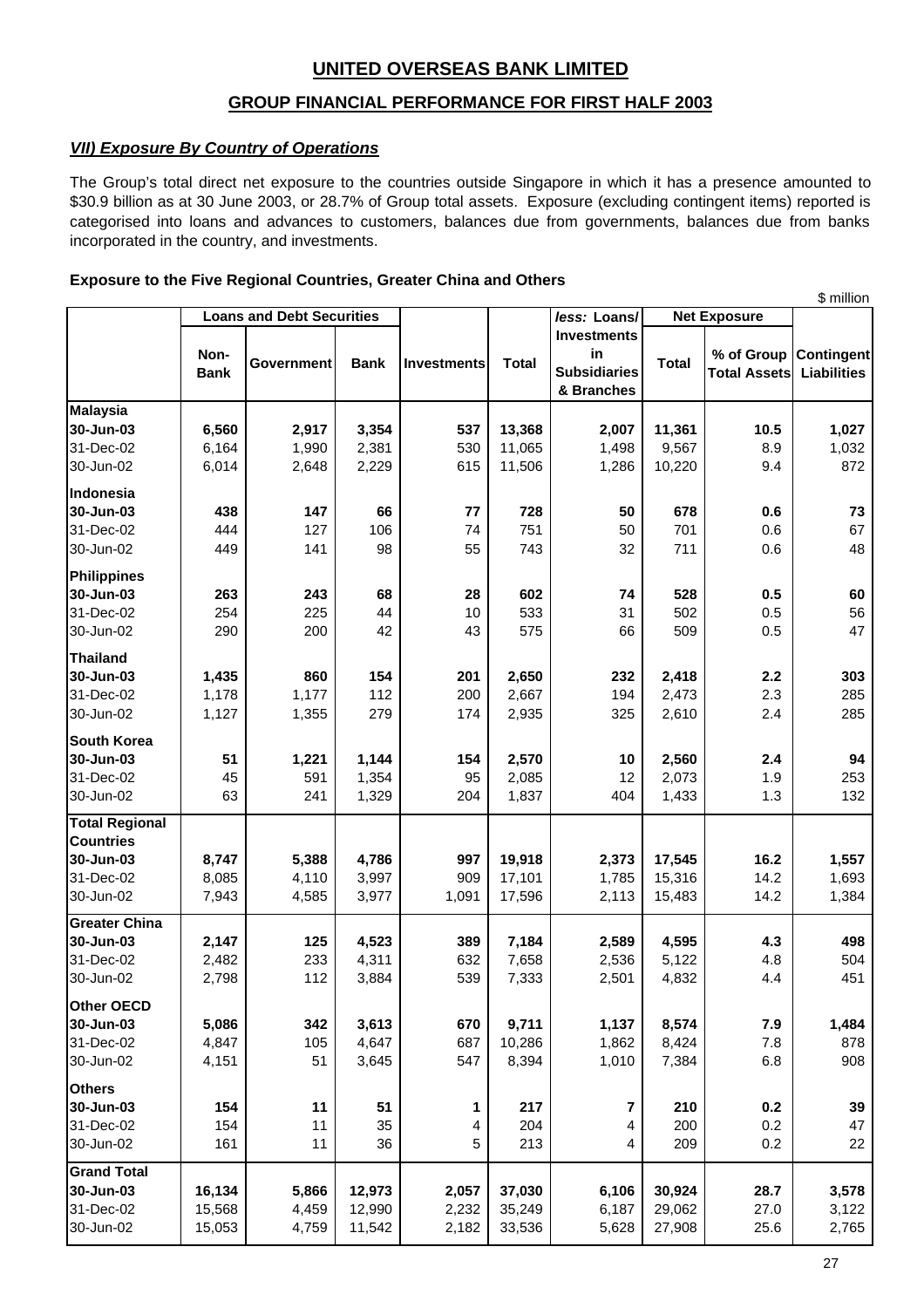### **GROUP FINANCIAL PERFORMANCE FOR FIRST HALF 2003**

### *VII) Exposure By Country of Operations*

At the country level, direct net exposure to Malaysia where the Group has a long-standing presence, remained the largest at \$11.4 billion or 10.5% of Group total assets, followed by direct net exposure to USA at \$2.6 billion or 2.4% of Group total assets.

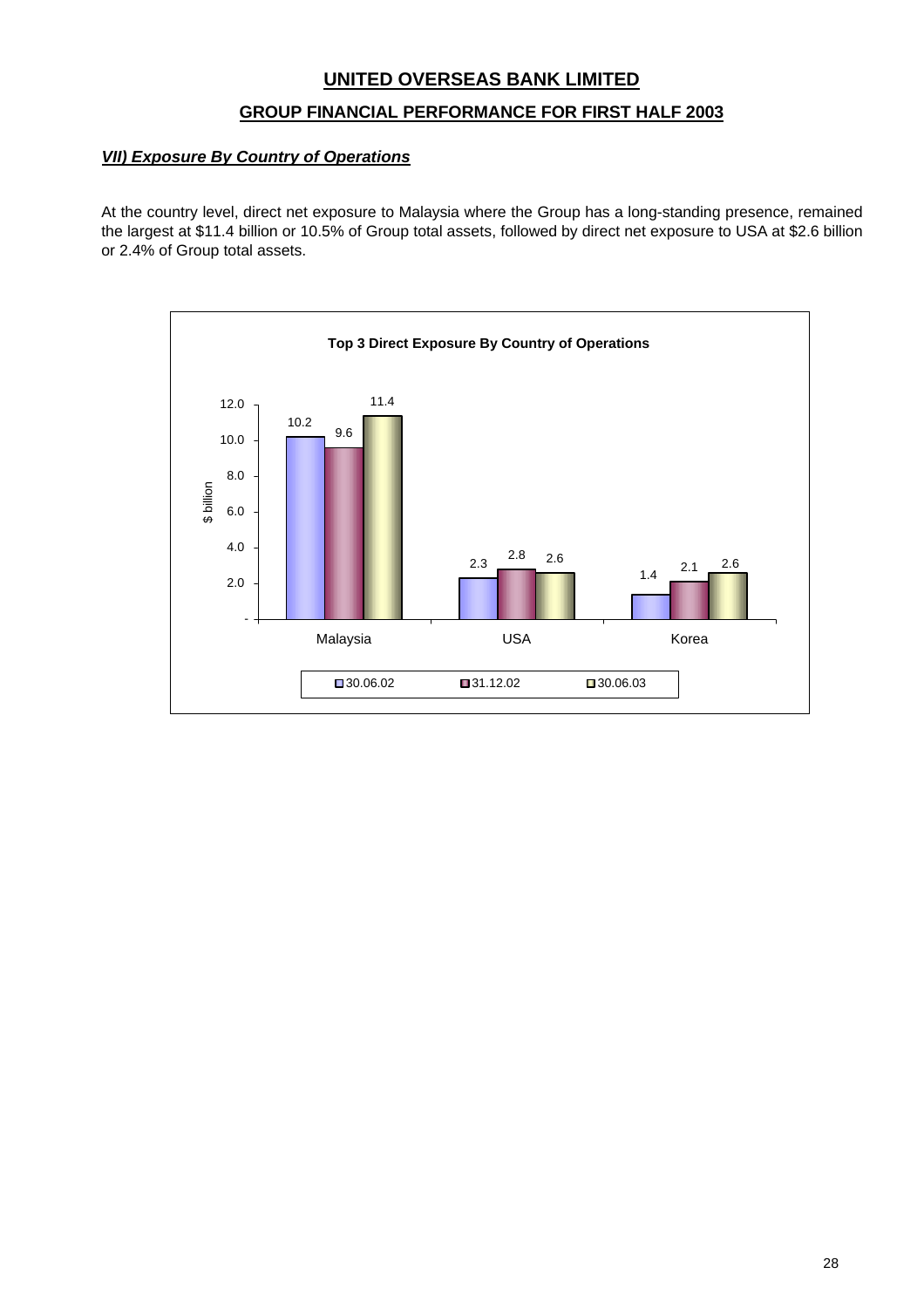# **UNAUDITED CONSOLIDATED BALANCE SHEET**

|                                                                                           | 30-Jun-03  | 31-Mar-03  | 31-Dec-02  | 30-Jun-02  |
|-------------------------------------------------------------------------------------------|------------|------------|------------|------------|
|                                                                                           | \$ million | \$ million | \$ million | \$ million |
| <b>Share Capital and Reserves</b>                                                         |            |            |            |            |
| Share capital                                                                             | 1,572      | 1,572      | 1,572      | 1,572      |
| Share premium                                                                             | 791        | 791        | 791        | 791        |
| Non-distributable reserves                                                                | 6,291      | 6,244      | 6,223      | 6,201      |
| Revenue reserves                                                                          | 4,119      | 4,215      | 3,933      | 3,851      |
| Share of reserves of associates                                                           | 137        | 131        | 134        | 353        |
| <b>Total Shareholders' Funds</b>                                                          | 12,910     | 12,952     | 12,653     | 12,768     |
| <b>Minority Interests</b>                                                                 | 146        | 145        | 150        | 275        |
| <b>Liabilities</b>                                                                        |            |            |            |            |
| Deposits (non-bank customers)                                                             | 66,828     | 65,830     | 67,919     | 68,079     |
| Deposits and balances of banks and agents                                                 | 18,741     | 21,567     | 19,302     | 19,871     |
| <b>Total deposits</b>                                                                     | 85,569     | 87,398     | 87,221     | 87,951     |
| Bills and drafts payable                                                                  | 180        | 152        | 164        | 147        |
| <b>Other liabilities</b>                                                                  | 4,808      | 4,390      | 5,136      | 4,702      |
| Debts issued                                                                              | 4,281      | 2,384      | 2,147      | 3,253      |
| <b>Total Liabilities</b>                                                                  | 94,838     | 94,323     | 94,667     | 96,053     |
| <b>Total Shareholders' Funds</b>                                                          |            |            |            |            |
| and Liabilities                                                                           | 107,894    | 107,420    | 107,469    | 109,096    |
|                                                                                           |            |            |            |            |
| <b>Assets</b>                                                                             |            |            |            |            |
| Cash and balances with central banks                                                      | 4,210      | 3,887      | 4,213      | 3,877      |
| Singapore Government treasury bills and securities                                        | 8,546      | 8,574      | 8,261      | 7,268      |
| Other government treasury bills and securities                                            | 1,883      | 1,640      | 1,333      | 1,714      |
| Dealing securities                                                                        | 400        | 448        | 620        | 1,250      |
| Placements and balances with banks and agents<br>Loans and advances including trade bills | 18,976     | 19,604     | 19,426     | 22,066     |
| (non-bank customers)                                                                      | 59,760     | 59,193     | 58,884     | 59,289     |
| Other assets                                                                              | 3,153      | 2,979      | 4,052      | 3,519      |
| Investment securities                                                                     | 4,364      | 4,442      | 3,945      | 3,086      |
| Investments in associates                                                                 | 1,251      | 1,271      | 1,274      | 1,674      |
| <b>Fixed assets</b>                                                                       | 1,785      | 1,767      | 1,794      | 1,673      |
| Goodwill                                                                                  | 3,566      | 3,616      | 3,666      | 3,681      |
| <b>Total Assets</b>                                                                       | 107,894    | 107,420    | 107,469    | 109,096    |
| <b>Off-Balance Sheet Items</b>                                                            |            |            |            |            |
| Contingent liabilities                                                                    | 9,115      | 8,746      | 8,919      | 7,722      |
| Derivative financial instruments                                                          | 165,273    | 153,046    | 131,279    | 94,597     |
| Commitments                                                                               | 36,973     | 38,609     | 36,526     | 37,539     |
|                                                                                           |            |            |            |            |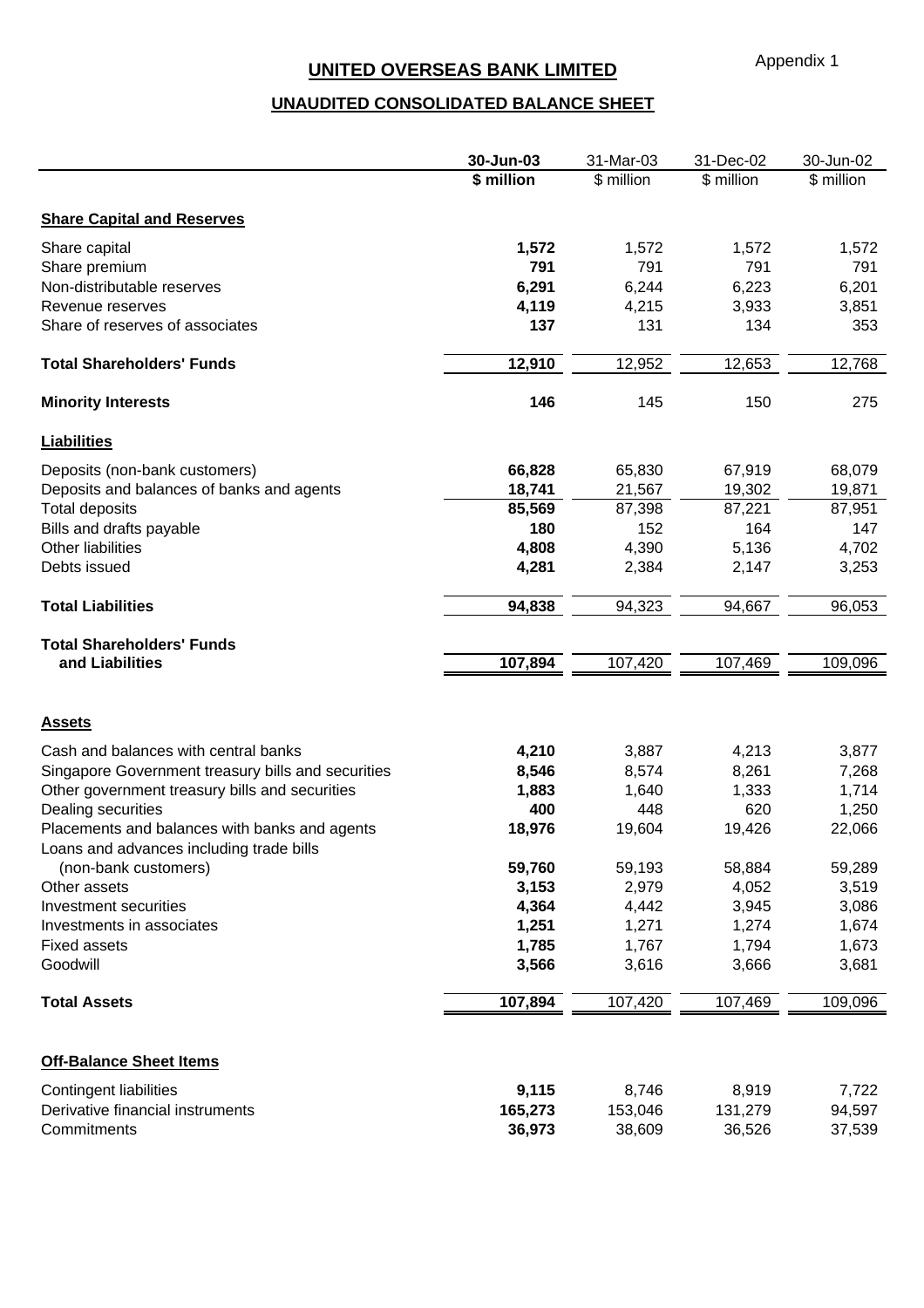### **UNAUDITED CONSOLIDATED STATEMENT OF CHANGES IN SHAREHOLDERS' EQUITY**

|                                                                                                                  | <b>Share</b><br>capital<br>\$ million | <b>Share</b><br>premium<br>\$ million | Non-<br>distributable<br>reserves<br>\$ million | <b>Revenue</b><br>reserves<br>\$ million | Share of<br>reserves of<br>associates<br>\$ million | <b>Total</b><br>\$ million |
|------------------------------------------------------------------------------------------------------------------|---------------------------------------|---------------------------------------|-------------------------------------------------|------------------------------------------|-----------------------------------------------------|----------------------------|
| Balance at 1 April 2003                                                                                          | 1,572                                 | 791                                   | 6,244                                           | 4,215                                    | 131                                                 | 12,952                     |
| Net profit for the financial period<br>attributable to members                                                   |                                       |                                       |                                                 | 240                                      |                                                     | 240                        |
| Differences arising from currency<br>translation of financial statements<br>of foreign branches and subsidiaries |                                       |                                       | 18                                              |                                          |                                                     | 18                         |
| Group's share of reserves of associates                                                                          |                                       |                                       |                                                 |                                          | 6                                                   | 6                          |
| <b>Other adjustments</b>                                                                                         |                                       |                                       |                                                 | $0^*$                                    |                                                     | $0^*$                      |
| Total recognised gains for the<br>financial period                                                               |                                       |                                       | 18                                              | 240                                      | 6                                                   | 264                        |
| Net transfer from revenue reserves                                                                               |                                       |                                       | 30                                              | (30)                                     |                                                     |                            |
| <b>Dividends</b>                                                                                                 |                                       |                                       |                                                 | (306)                                    |                                                     | (306)                      |
| Issue of shares to option holders who<br>exercised their rights                                                  | $0^*$                                 | $0^*$                                 |                                                 |                                          |                                                     | $0^*$                      |
| Balance at 30 June 2003                                                                                          | 1,572                                 | 791                                   | 6,291                                           | 4,119                                    | 137                                                 | 12,910                     |
|                                                                                                                  |                                       |                                       |                                                 |                                          |                                                     |                            |
| Balance at 1 January 2003                                                                                        | 1,572                                 | 791                                   | 6,223                                           | 3,933                                    | 134                                                 | 12,653                     |
| Net profit for the financial period<br>attributable to members                                                   |                                       |                                       |                                                 | 281                                      |                                                     | 281                        |
| Differences arising from currency<br>translation of financial statements<br>of foreign branches and subsidiaries |                                       |                                       | 21                                              |                                          |                                                     | 21                         |
| Group's share of reserves of associates                                                                          |                                       |                                       |                                                 |                                          | (3)                                                 | (3)                        |
| Other adjustments                                                                                                |                                       |                                       |                                                 | $0^*$                                    |                                                     | $0^*$                      |
| Total recognised gains / (losses) for the<br>financial period                                                    |                                       |                                       | 21                                              | 281                                      | (3)                                                 | 300                        |
| Net transfer to revenue reserves                                                                                 |                                       |                                       | (1)                                             | 1                                        |                                                     |                            |
| Balance at 31 March 2003                                                                                         | 1,572                                 | 791                                   | 6,244                                           | 4,215                                    | 131                                                 | 12,952                     |
|                                                                                                                  |                                       |                                       |                                                 |                                          |                                                     |                            |
| Balance at 1 January 2002                                                                                        | 1,571                                 | 786                                   | 6,623                                           | 3,199                                    | 537                                                 | 12,717                     |
| Net profit for the financial year<br>attributable to members                                                     |                                       |                                       |                                                 | 1,064                                    |                                                     | 1,064                      |
| Differences arising from currency<br>translation of financial statements<br>of foreign branches and subsidiaries |                                       |                                       | (15)                                            |                                          |                                                     | (15)                       |
| Group's share of reserves of associates                                                                          |                                       |                                       |                                                 |                                          | (394)                                               | (394)                      |
| Other adjustments                                                                                                |                                       |                                       | (3)                                             | (2)                                      |                                                     | (5)                        |
| Total recognised gains / (losses) for the                                                                        |                                       |                                       |                                                 |                                          |                                                     |                            |
| financial year                                                                                                   |                                       |                                       | (17)                                            | 1,062                                    | (394)                                               | 651                        |
| Net transfer to revenue reserves                                                                                 |                                       |                                       | (385)                                           | 385                                      |                                                     |                            |
| Transfer from share of reserves of<br>associates                                                                 |                                       |                                       | 3                                               | 7                                        | (10)                                                |                            |
| <b>Dividends</b>                                                                                                 |                                       |                                       |                                                 | (720)                                    |                                                     | (720)                      |
| Issue of shares to option holders who<br>exercised their rights                                                  | $0^*$                                 | 5                                     |                                                 |                                          |                                                     | 6                          |
| Balance at 31 December 2002                                                                                      | 1,572                                 | 791                                   | 6,223                                           | 3,933                                    | 134                                                 | 12,653                     |